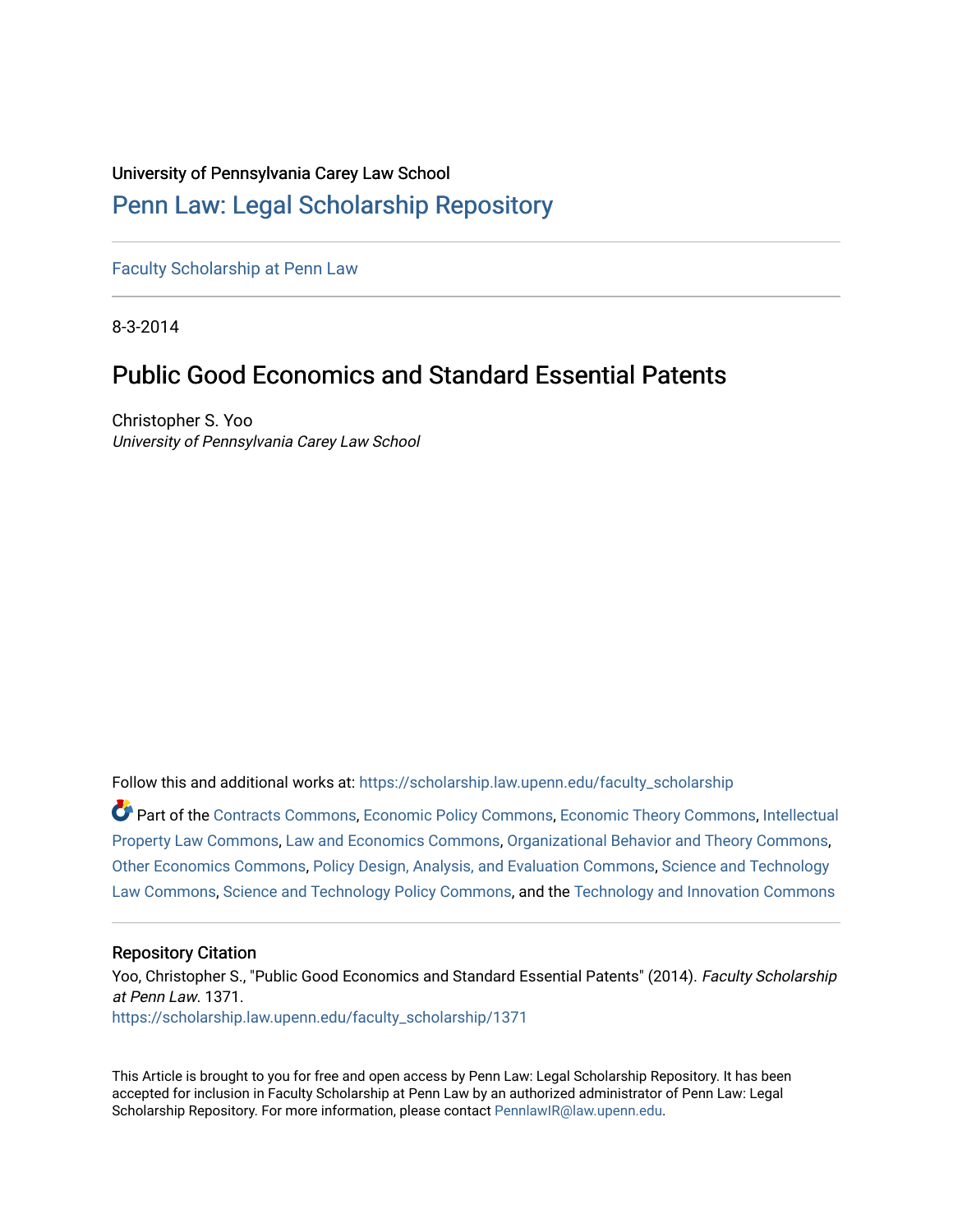# **Public Good Economics and Standard Essential Patents**

Christopher S. Yoo

#### **ABSTRACT**

 Standard essential patents have emerged as a major focus in both the public policy and academic arenas. The primary concern is that once a patented technology has been incorporated into a standard, the standard can effectively insulate it from competition from substitute technologies. To guard against the appropriation of quasi-rents that are the product of the standard setting process rather than the innovation itself, standard setting organizations (SSOs) require patentholders to disclose their relevant intellectual property before the standard has been adopted and to commit to license those rights on terms that are fair, reasonable, and non-discriminatory (FRAND).

 To date courts and commentators have provided relatively little guidance as to the meaning of FRAND. The most common approach is to impose a uniform royalty based on a percentage over overall revenue. The baseline for setting this uniform royalty is the royalty that the patentholder could have charged had the standard had not been created. In essence, this approach takes the ex ante distribution of entitlements as given and attempts to ensure that the standard setting process does not increase patentholders' bargaining power. However, comparisons to the ex ante baseline do not provide a basis for assessing whether the resulting outcome would maximize economic welfare.

 Fortunately, public goods economics can provide an analytical framework for assessing whether a particular licensing structure is likely to maximize economic welfare. Although it is often observed that patentable inventions are public goods, key concepts of public good economics (such as the Samuelson condition that provides public good economics' key optimality criterion) are rarely explored in any depth.

 A close examination of public good economics reveals that it has important implications standard essential patents and FRAND. The resulting framework surpasses the current approach by providing a basis for assessing whether any particular outcome is likely to maximize welfare instead of simply taking the existing distribution of entitlements as given and allocating them in the most efficient way.

 In addition, the insight that demand-side price discrimination is a necessary precondition to efficient market provision suggests that economic welfare would be maximized if holders of standard essential patents were permitted to charge nonuniform royalty rates. At the same time, the optimal level of price discrimination would allow consumers to retain some of the surplus. It also underscores that the fundamental problem posed by standard essential patents may be strategic behavior and incentive incompatibility. The literature also suggests several alternative institutional structures that can help mitigate some of these concerns.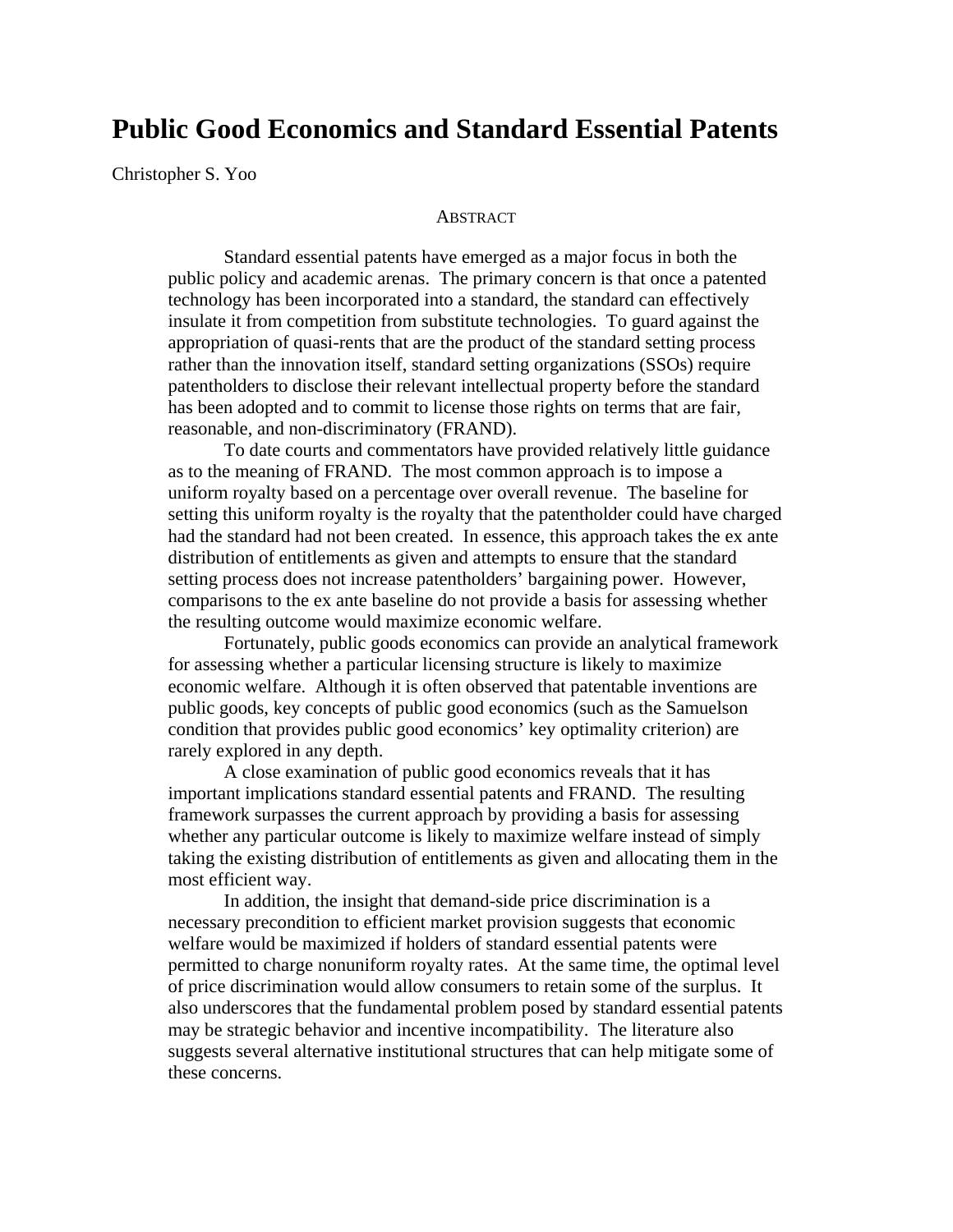# **Public Good Economics and Standard Essential Patents**

Christopher S. Yoo\*

| $\mathbf{L}$    |                 |                                                                         |  |
|-----------------|-----------------|-------------------------------------------------------------------------|--|
|                 | $\mathsf{A}$ .  |                                                                         |  |
|                 | B.              |                                                                         |  |
| $\mathbf{II}$ . |                 |                                                                         |  |
|                 | A.              |                                                                         |  |
|                 |                 |                                                                         |  |
|                 |                 | $\mathcal{D}_{\alpha}$                                                  |  |
|                 | <b>B.</b>       | Demand-Side Price Discrimination as a Necessary Condition for Efficient |  |
|                 |                 |                                                                         |  |
|                 | C.              | Expansion of the Range Over Which Price Discrimination Is Relevant  16  |  |
|                 | D.              |                                                                         |  |
| Ш.              |                 |                                                                         |  |
|                 | A.              |                                                                         |  |
|                 | B.              |                                                                         |  |
|                 | $\mathcal{C}$ . |                                                                         |  |
|                 |                 |                                                                         |  |

## **INTRODUCTION**

In the modern economy, innovation has emerged as a key driver of economic growth, $<sup>1</sup>$ </sup> demonstrated eloquently by the increase in the number of patent applications and grant over the past two decades.<sup>2</sup> Under U.S. law, inventors who create innovations that satisfy the requirements of patentability are given the exclusive right to practice their invention as a reward for their innovative activity. To the extent that inventions represent an advance over the prior state of the art, the amount that a patentholder will be able to charge is the difference between the value of their inventions and the value of the next-best technological alternative.

 $\overline{a}$ 

<sup>\*</sup> John H. Chestnut Professor of Law, Communication, and Computer & Information Science and Founding Director of the Center for Technology, Innovation and Competition, University of Pennsylvania. 1

For a classic statement of this position, see JOSEPH A. SCHUMPETER, CAPITALISM, SOCIALISM, AND DEMOCRACY 84–85 (3d ed. 1950). 2

Patent Technology Monitoring Team, U.S. Patent and Trademark Office, U.S. Patent Statistics Chart, Calendar Years 1963–2012 (June 7, 2013 5:59:37 PM),

http://www.uspto.gov/web/offices/ac/ido/oeip/taf/us\_stat.htm.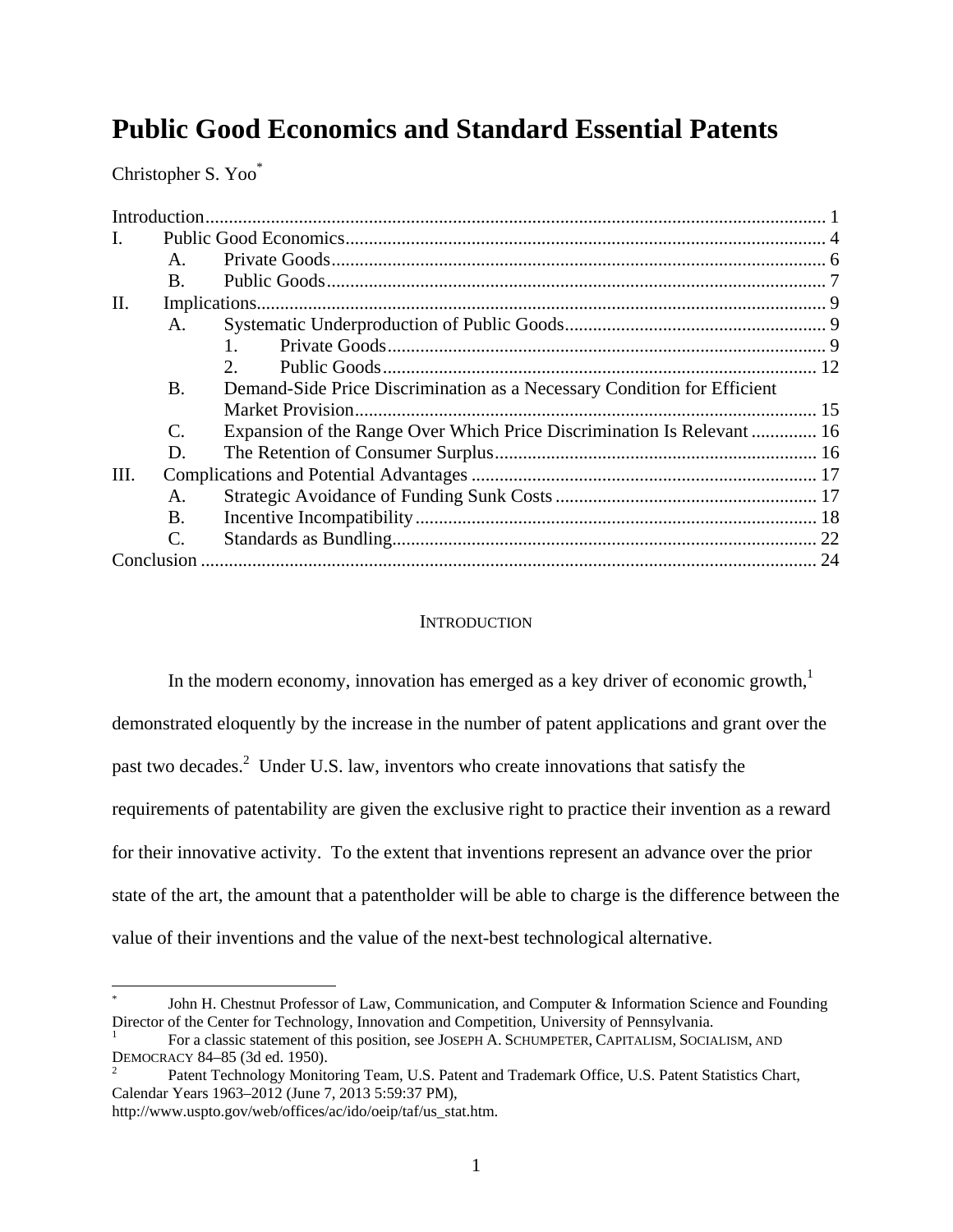Many modern products depend on multiple innovations. When that is the case, consumers and producers often benefit from the creation of an industry standard. Industry-wide adoption of a single standard can reduce costs and reduce uncertainty for firms wishing to produce components of the standard.<sup>3</sup> Standards also provide flexibility for consumers to mix and match different components and can speed innovation by allowing parallel testing of different technological configurations consistent with the standard.<sup>4</sup> The problem is that once a patented technology has been incorporated into a standard, the standard insulates it from competition from substitute technologies. In the process, the incorporation of a patent into a standard can create quasi-rents that are the product of the standard-setting process rather than the innovation itself. The reduction of competition can permit the holder of a patent that has been incorporated into a standard to appropriate more than the incremental value created by their innovation. Instead, patentholders may attempt to appropriate surplus created by other innovations or factors of production in addition to the value created by their innovation.

 To prevent this type of opportunistic behavior, standard setting organizations (SSOs) require patentholders to disclose their relevant intellectual property before the standard has been adopted and to commit to license those rights on terms that are fair, reasonable, and nondiscriminatory (FRAND). Unfortunately, as two noted commentators observed, "there are no generally agreed tests to determine whether a particular license does or does not satisfy a RAND commitment."<sup>5</sup> SSOs have yet to provide much guidance as to what FRAND means,  $6$  and to date, only a single trial court has offered a complete articulation of FRAND in a particular case.<sup>7</sup>

 $\overline{a}$ 

<sup>3</sup> U.S. DEP'T OF JUSTICE & FED. TRADE COMM'N, ANTITRUST ENFORCEMENT AND INTELLECTUAL PROPERTY RIGHTS: PROMOTING INNOVATION AND COMPETITION 33 (2007), *available at* http://www.justice.gov/atr/public/hearings/ip/222655.pdf. 4

Christopher S. Yoo, Modularity Theory and Internet Policy (forthcoming 2014), *available at* http://ssrn.com/abstract=2032221.

<sup>5</sup> Daniel G. Swanson & William J. Baumol, *Reasonable and Nondiscriminatory (RAND) Royalties, Standards Selection, and Control of Market Power*, 73 ANTITRUST L.J. 1, 5 (2005).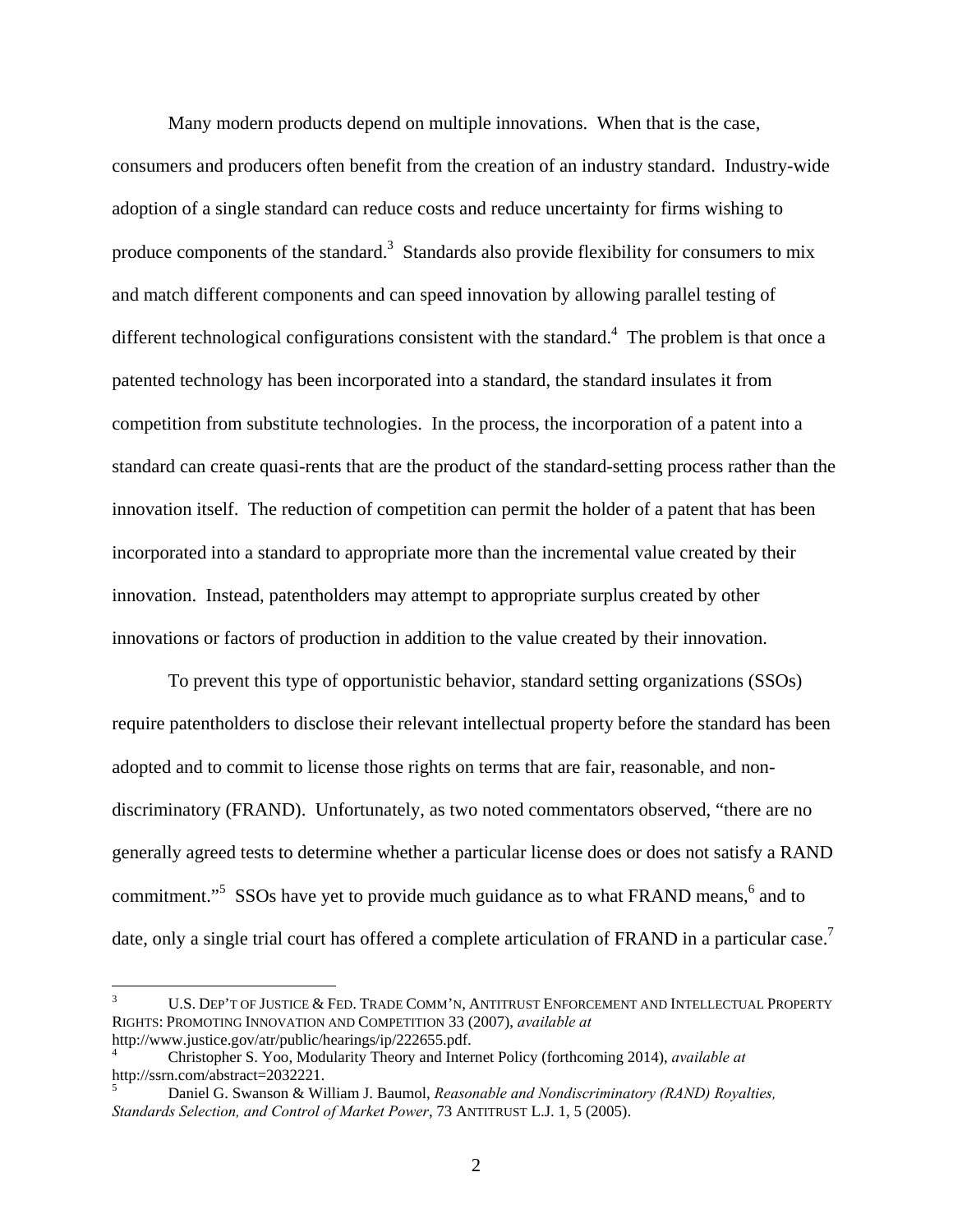The academic writing on the subject has attempted to implement FRAND to mimic the royalty that the patentholder could have charged had the standard had not been created. $8\,$  In essence, the objective is to design FRAND to preserve ex ante bargaining power that would have existed in the absence of the standard while preventing the patentholder from exercising any ex post bargaining power created by the standard. In particular, some commentators have concluded that replicating the outcomes of the bilateral negotiations that would have occurred naturally suggests that patentholders should be permitted to charge licensees different amounts based on differences in bargaining power and differences in the incremental value they derive from the patented invention.<sup>9</sup>

 Unfortunately, this approach simply assumes that the existing level of patent protection is economically optimal without analyzing whether the alternative institutional form embodied by the standard may affect the analysis. As such, this approach does not provide any basis for assessing whether particular royalty structures would maximize economic welfare. Instead, it takes the ex ante distribution of entitlements as the relevant baseline from the standpoint of economic welfare and innovation and seeks to implement FRAND in a manner that replicates the value of those entitlements.

 Fortunately, public goods theory can provide an analytical framework for assessing whether permitting patent holders to charge higher licensing fees to those who value the patent

 $\frac{1}{6}$  Dennis W. Carlton & Allan L. Shampine, *An Economic Interpretation of FRAND*, 9 J. COMPETITION L. & ECON. 531, 532 (2013). 7

Microsoft Corp. v. Motorola, Inc., Case No. C10-1823JLR, 2013 WL 2111217 (W.D. Wash. Apr. 25, 2013).

<sup>8</sup> *See, e.g.*, Carlton & Shampine, *supra* note 8, at 536–37, 539–40, 541–42, 545–46; Richard J. Gilbert, *Deal or No Deal? Licensing Negotiations in Standard-Setting Organizations*, 77 ANTITRUST L.J. 855, 860 (2011); Swanson & Baumol, *supra* note 5, at 10.

Carlton & Shampine, *supra* note 8, at 540–41; Mario Mariniello, *Fair, Reasonable and Non-Discriminatory (FRAND) Terms: A Challenge for Competition Authorities*, 71 J. COMPETITION L. & ECON. 523, 525, 532 (2011).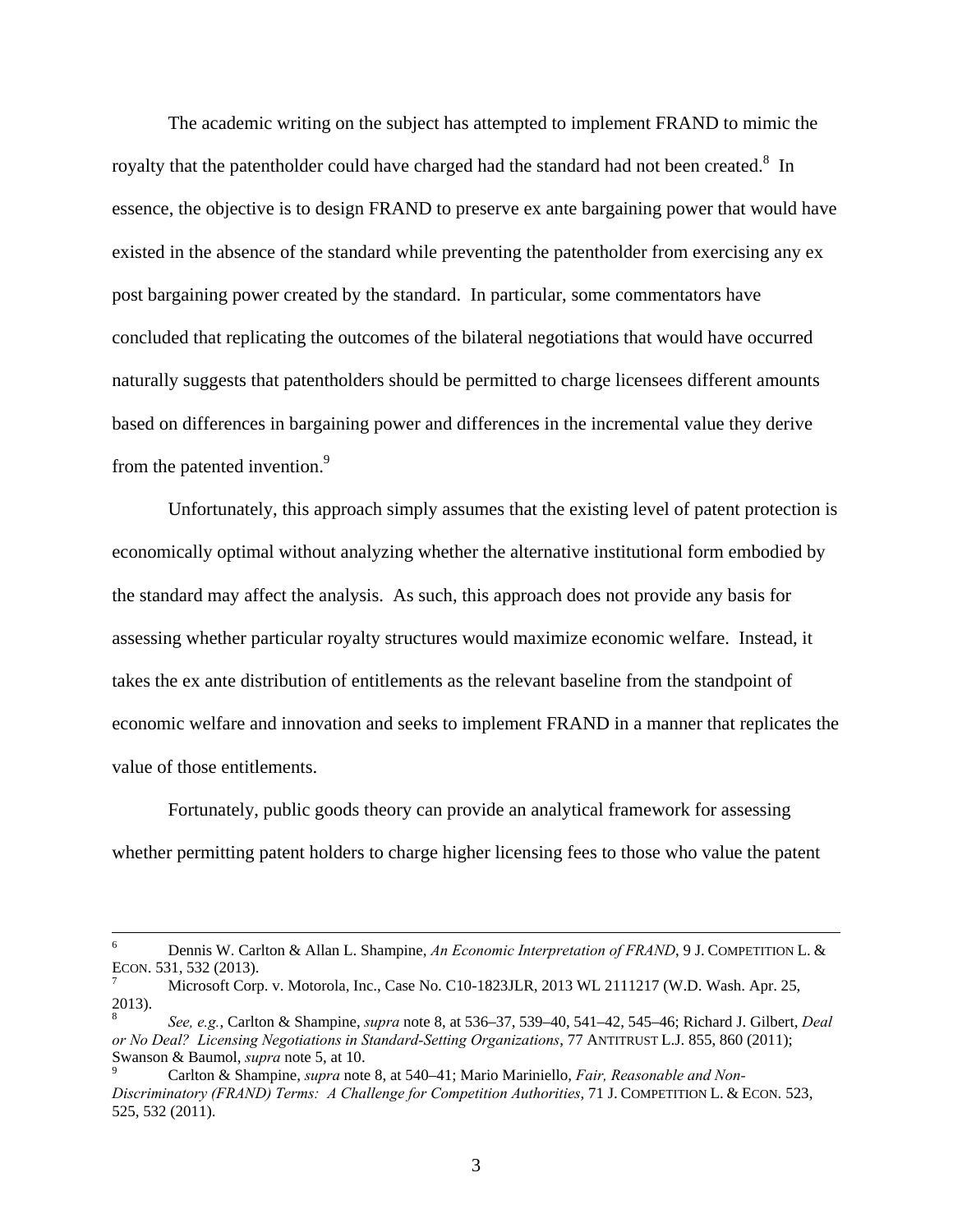more is likely to be efficient.<sup>10</sup> Although it is a commonplace to observe that patentable inventions and similar types of information are public goods, $11$  the nuances of public good economics are rarely explored in the literature.<sup>12</sup> This Essay will examine the implications of public good economics for FRAND licensing, paying particular attention to whether permitting differential pricing based on value to individual licensees is likely to be efficient.

#### I. PUBLIC GOOD ECONOMICS

 Public goods are traditionally regarded as having two defining characteristics. First, they are *nonexcludable*, in that firms cannot provide them to one consumer without simultaneously providing them to others as well. Second, they are *nonrival*, in that the consumption by one person does not reduce the supply available for others.<sup>13</sup> Like all forms of information, patentable inventions appear to satisfy both criteria. In the absence of patent protection, inventors who reveal their innovations to others have no viable means for preventing them from being shared with third parties. Moreover, the fact that a patent is shared with one person does not in any way diminish the inventor's ability to share it with any number of other people.

 Unfortunately, these assumptions have not been operationalized in the patent literature in a manner that takes into account the full insight of public good economics. For example, the

 $\overline{a}$ 

<sup>&</sup>lt;sup>10</sup> For overviews of the literature on public goods, see RICHARD CORNES & TODD SANDLER, THE THEORY OF EXTERNALITIES, PUBLIC GOODS, AND CLUB GOODS (2d ed. 1996); and William H. Oakland, *Theory of Public Goods*, *in* 2 HANDBOOK OF PUBLIC ECONOMICS 485 (Alan J. Auerbach & Martin Feldstein eds., 1987).<br><sup>11</sup> For the seminal statement, see Kenneth J. Arrow, *Economic Welfare and the Allocation of Resources for* 

*Invention*, *in* THE RATE AND DIRECTION OF INVENTIVE ACTIVITY: ECONOMIC AND SOCIAL FACTORS 609, 614–16 (Nat'l Bureau of Econ. Research ed., 1962), *available at* www.nber.org/chapters/c2144.pdf.<br><sup>12</sup> For my initial exploration of public good economics and an application to copyright, see Christopher S.

Yoo, *Copyright and Public Good Economics: A Misunderstood Relation*, 155 U. PA. L. REV. 635 (2007).<br><sup>13</sup> For the seminal statement, see R.A. Musgrave, *Provision for Social Goods*, *in* PUBLIC ECONOMICS: AN

ANALYSIS OF PUBLIC PRODUCTION AND CONSUMPTION AND THEIR RELATIONS TO THE PRIVATE SECTORS 124, 126– 29 (Julius Margolis & Henri Guitton eds., 1969).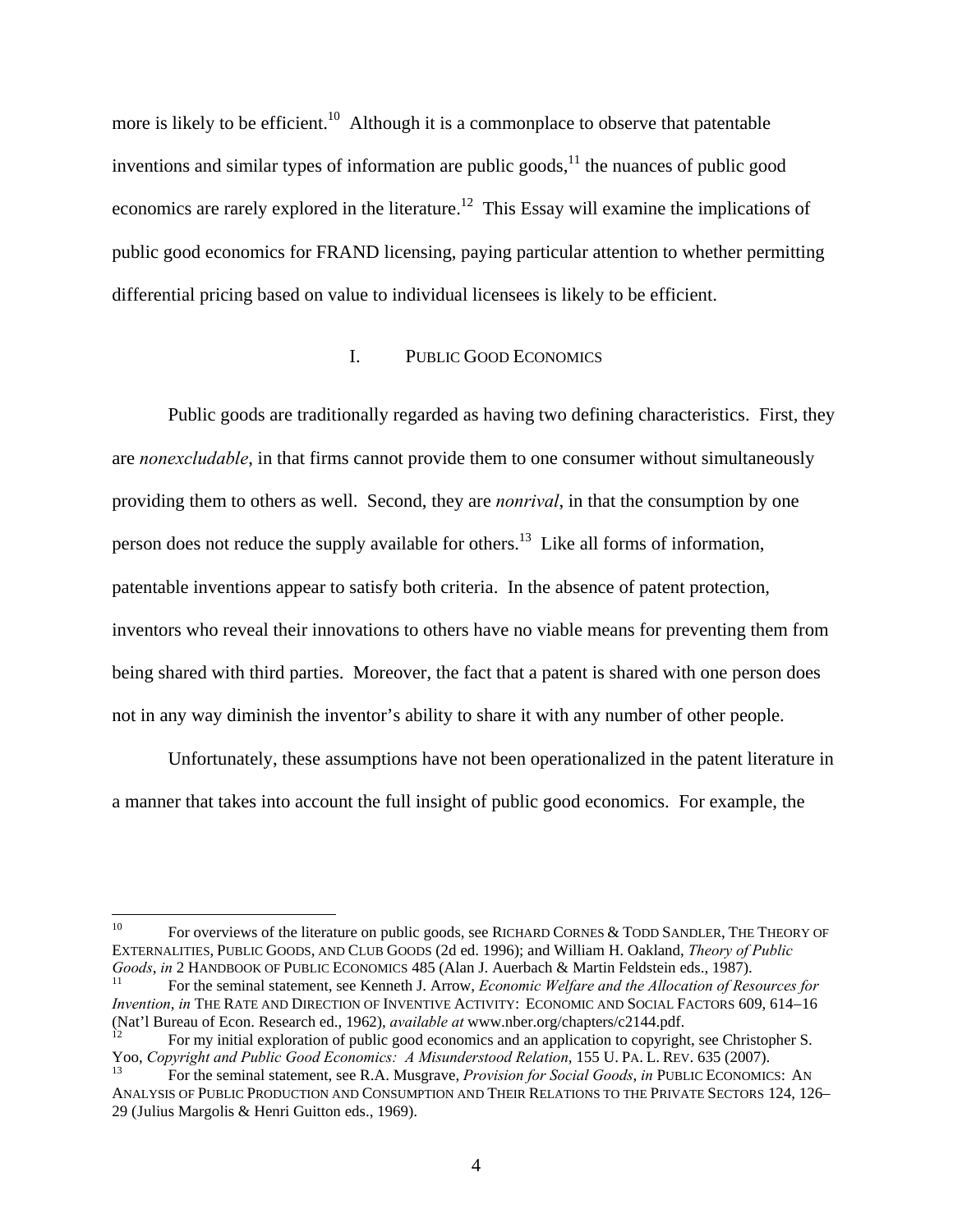patent literature models nonrivalry most often with the assumption that marginal cost is zero.<sup>14</sup> While the marginal cost pricing problems are real,<sup>15</sup> Samuelson specifically noted in one of his early follow-on papers to his seminal analysis that the provision of public goods would continue to be problematic even if the marginal cost pricing problem were solved.16

 Simply put, the central feature of public goods is not jointness in production, but rather jointness in consumption. Stated somewhat more formally, nonrivalry allows the same quantity to serve as an argument in both multiple people's consumption functions.<sup>17</sup> Moreover, although producers can adjust the size of a public good by investing more or less to produce it, once the public good has been produced, every consumer consumes a good of the same magnitude. Consider, for example, a fireworks display. One can use more or fewer rockets, but whatever the size of the display, everyone gets the same thing.<sup>18</sup> The same is true of patentable inventions. Inventors can spend more or less in developing their inventions, but once the invention has been created, every licensee receives the same technology. It is for this reason, the benefits of public goods like information are often said to be *indivisible*. 19 Consumers either purchase them or they do not, and all those who purchase them receive precisely the same good.

 $14\phantom{.}$ <sup>14</sup> *See, e.g.*, Yochai Benkler, *Intellectual Property and the Organization of Information Production*, 22 INT'L REV. L. & ECON. 81, 82 (2002); Amy Kapczynski, *The Cost of Price: Why and How to Get Beyond Intellectual Property Internalism*, 59 UCLA L. REV. 970, 974 (2012); F. Scott Kieff, *Property Rights and Property Rules for Commercializing Inventions*, 85 MINN. L. REV. 697, 727 (2001); Peter Lee, *Toward a Distributive Commons in Patent Law,* 2009 WIS. L. REV. 917, 929; Mark A. Lemley, *Property, Intellectual Property, and Free Riding*, 83 TEX. L. REV. 1031, 1050–54 (2005); Janusz A. Ordover, *Economic Foundations and Considerations in Protecting Industrial and Intellectual Property*, 53 ANTITRUST L.J. 503 (1984); Henry E. Smith, *Intellectual Property as* 

For the classic analysis, see Harold Hotelling, *The General Welfare in Relation to Problems of Taxation and of Railway and Utility Rates*, 6 ECONOMETRICA 242 (1938). For a modern application to patent, see John F.

Duffy, *The Marginal Cost Controversy in Intellectual Property*, 71 U. CHI. L. REV. 37 (2004).<br>
<sup>16</sup><br>
<sup>16</sup><br>
<sup>16</sup><br> *Id.* at 334 (noting that public goods "*simultaneously* enter into many persons' indifference curves").<br> *I* 

<sup>19</sup> *See, e.g.*, Arrow, *supra* note 11, at 615–16, 619, 623. Indeed, a leading book-length analysis of public good economics regards the terms "nonrivalry of consumption" and "indivisibility of benefits" as synonymous. CORNES & SANDLER, *supra* note 10, at 8.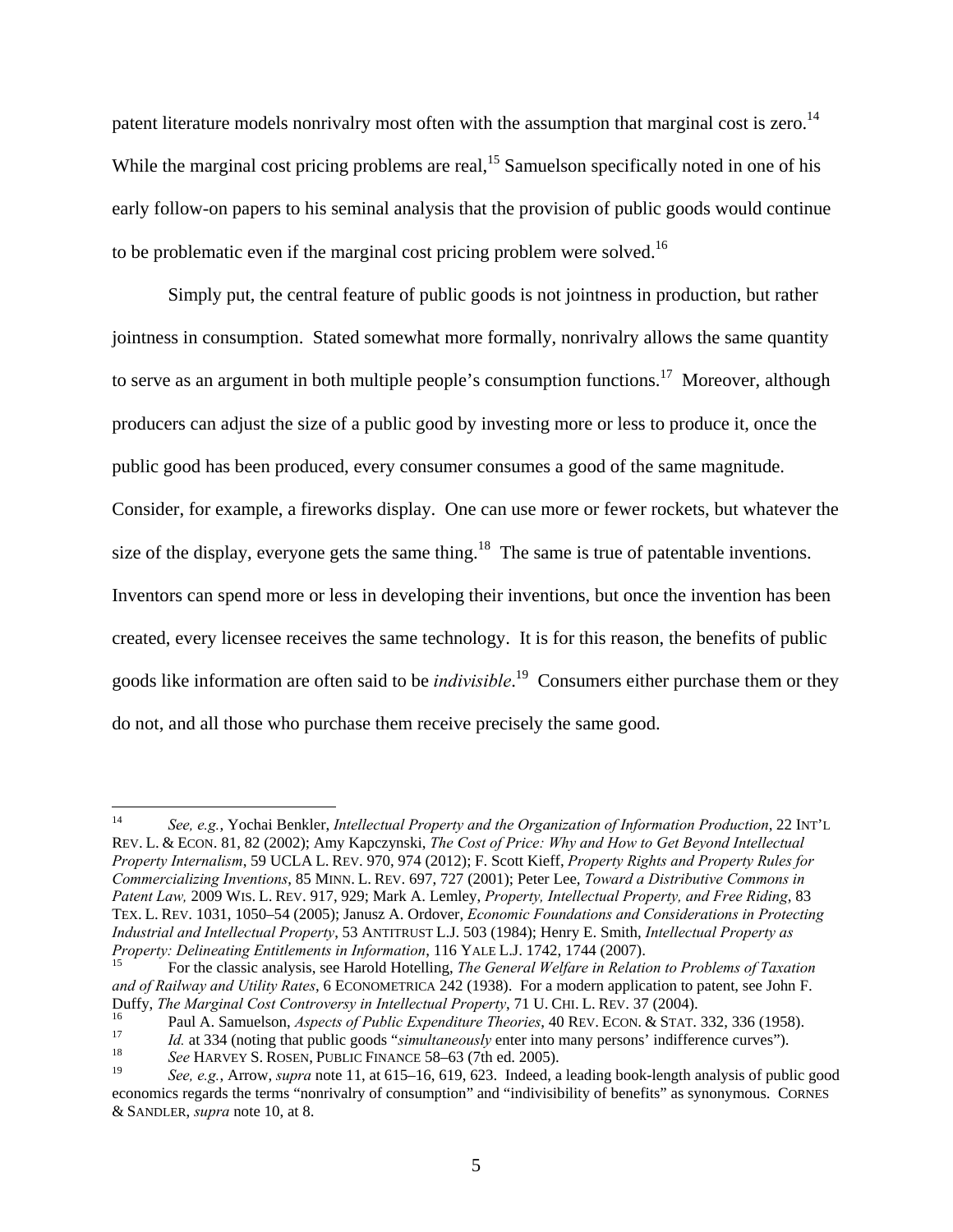Indivisibility of benefits gives rise to the equilibrium characteristics that make public good economics distinctive. Although the economic analysis of public goods has become increasingly formal, the basic intuitions can be easily illustrated by comparing the baseline case of a two-person economy for private goods with the case of a two-person economy of public goods.

#### **A. Private Goods**

 Assume that the society is populated by two people, Alison and Brendan, who each have a demand for apples and oranges.20 Apples and oranges are excludable, as it is possible to give the benefit to Alison without conveying to Brendan at the same time. Apples and oranges are also rival, in that Alison's consumption of the fruit reduces the supply available for consumption by Brendan and vice versa. Both fruits are also divisible, in that Alison does not necessarily have to consume the same quantity of apples or oranges as Brendan.

 Alison's and Brendan's demand curves for apples are depicted in Figure 1. The horizontal axis measures the number of apples (*a*), and the vertical axis measures the price of apples  $(P_a)$ . Alison's demand curve is denoted by  $D_a^A$ , while Brendan's demand curve is denoted by  $D_a^B$ . The market demand curve for apples  $(D_a^{A+B})$  can be determined simply by adding together the quantity of apples that Alison and Brendan would demand at any particular price. The market demand curve is thus the *horizontal* summation of each consumer's individual demand curves. Superimposing a market supply curve  $(S_a)$  on the market demand curve allows us to identify the resulting equilibrium. At this point, Alison consumes  $a^A_*$  and Brendan consumes  $a^B_*$ , and both pay an equilibrium price of  $P_{a^*}$ . Note that Alison and Brendan do not

 $20\,$ 

<sup>20</sup> This discussion that follows is adapted from HARVEY S. ROSEN, PUBLIC FINANCE 58–63 (7th ed. 2005).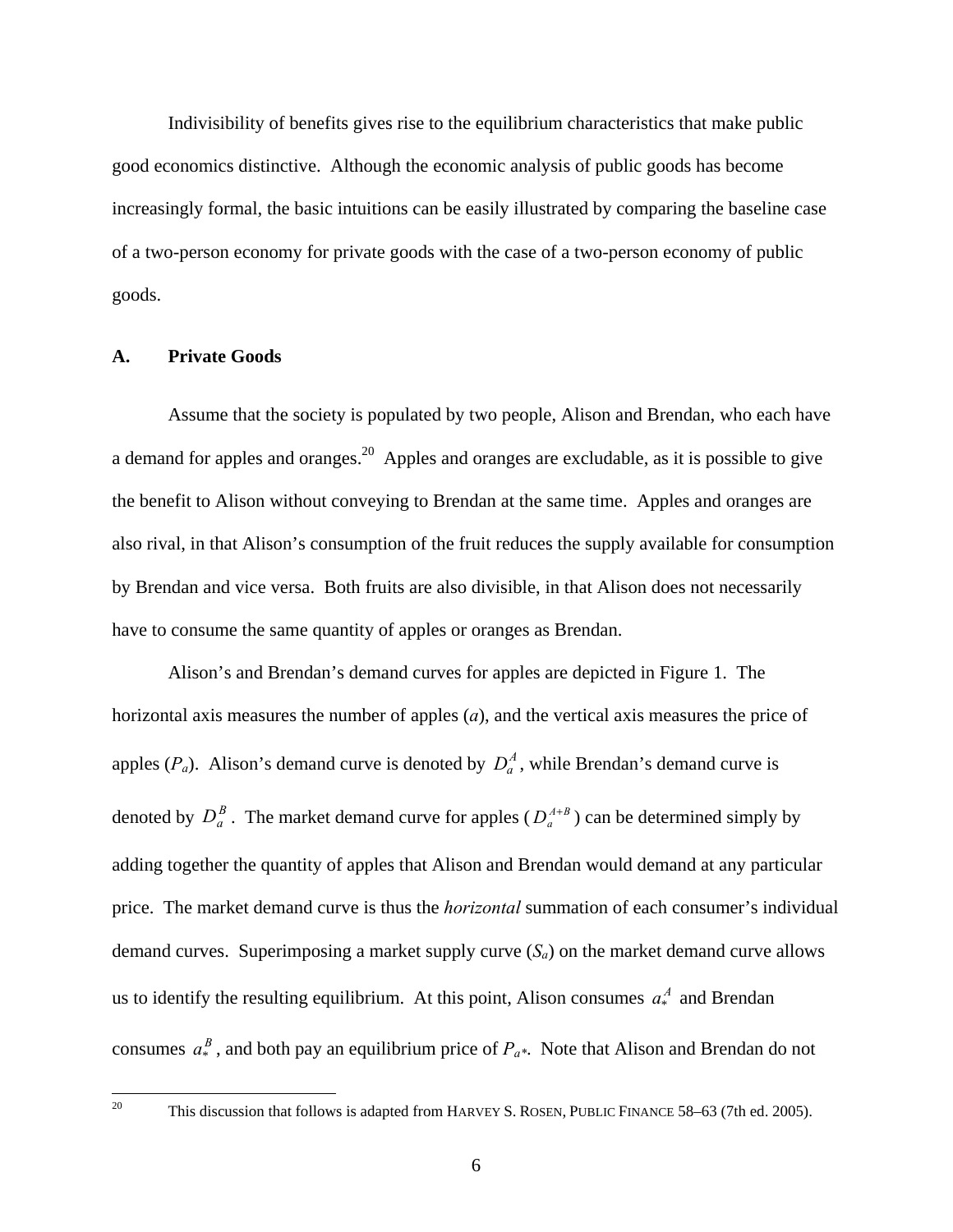necessarily consume the same amounts. In short, both Alison and Brendan pay the same price and reveal the intensity of their respective preferences by consuming different quantities.



**Figure 1: Aggregation of Demand for Private Goods (Horizontal Summation)** 

Source: Rosen, *supra* note 20, at 59 fig.4.2.

#### **B. Public Goods**

 The process of deriving the market demand curve and the resulting equilibria are strikingly different for public goods, such as a patentable invention, *i*. Alison's and Brendan's demands for *i* are represented by  $D_i^A$  and  $D_i^B$  respectively, with the horizontal axis depicting the number of resources used to produce *i*. Because every person simultaneously consumes exactly the same amount of *i*, the market demand curve  $(D_i^{A+B})$  is the sum of the prices that each consumer would be willing to pay for any particular quantity of *i* ( $P_i^A + P_i^B$ ). In contrast to private goods, where the market demand curve is the *horizontal* summation of the individual demand curves, for public goods, the market demand curve is the *vertical* summation of the individual demand curves.<sup>21</sup>

 $21\,$ <sup>21</sup> *See* Paul A. Samuelson, *Diagrammatic Exposition of a Theory of Public Expenditure*, 37 REV. ECON. & STAT. 350, 353–54 (1955) ("[W]e must in the case of public goods add different individuals' curves vertically.").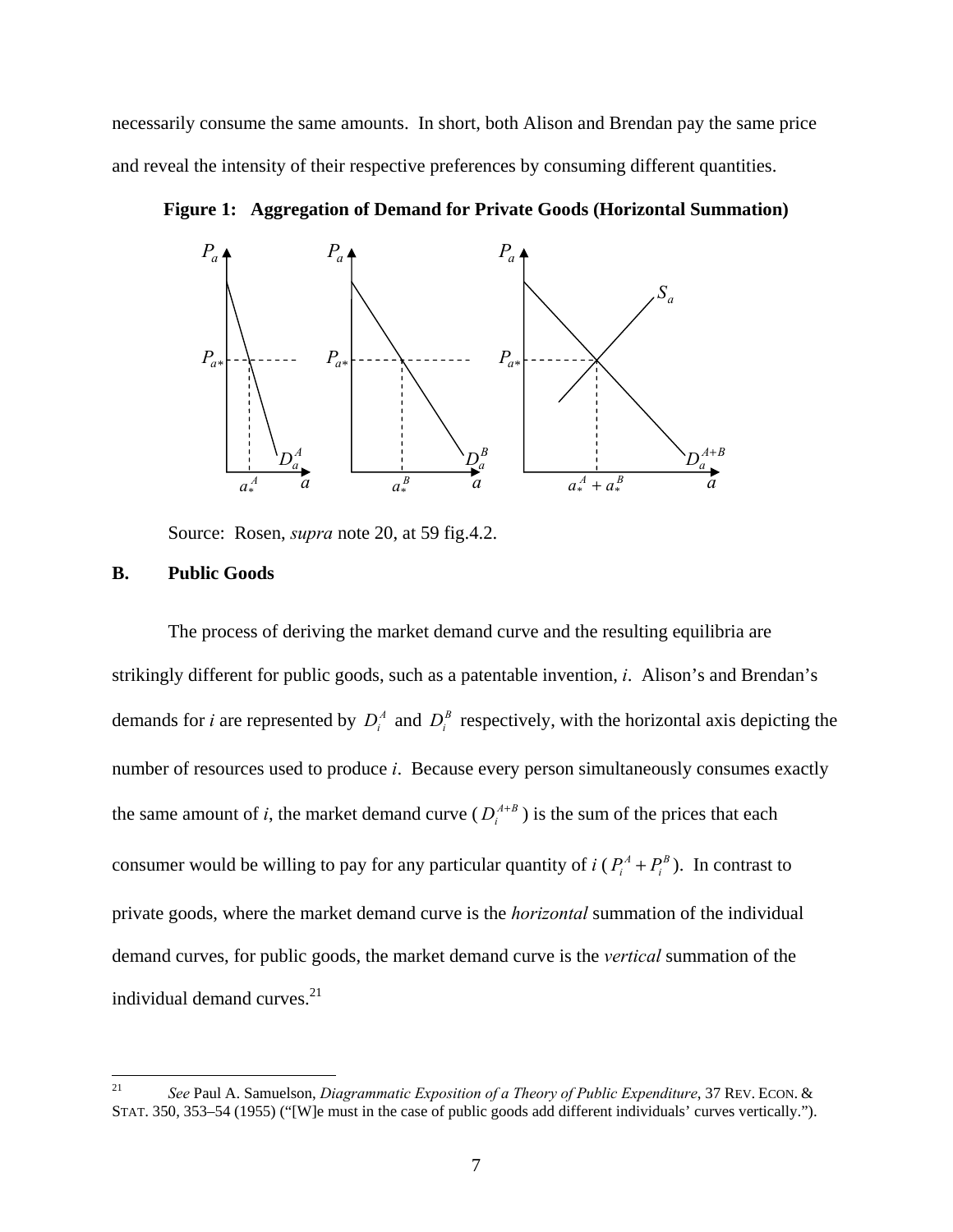**Figure 2: Aggregation of Demand for Public Goods (Vertical Summation)** 



Source: Rosen, *supra* note 20, at 62 fig.4.4.

Superimposing a supply curve  $(S_i)$  leads to an equilibrium price of  $P_{i*}^A + P_{i*}^B$  and an equilibrium quantity of  $i$ <sup>\*</sup>, where Alison's willingness to pay is  $P_{i}^{A}$ , while Brendan's willingness to pay is  $P_{i^*}^B$ . Again, Alison and Brendan may place a different value on the good. Because all consumers necessarily consume the same quantity, variations in the intensity can only be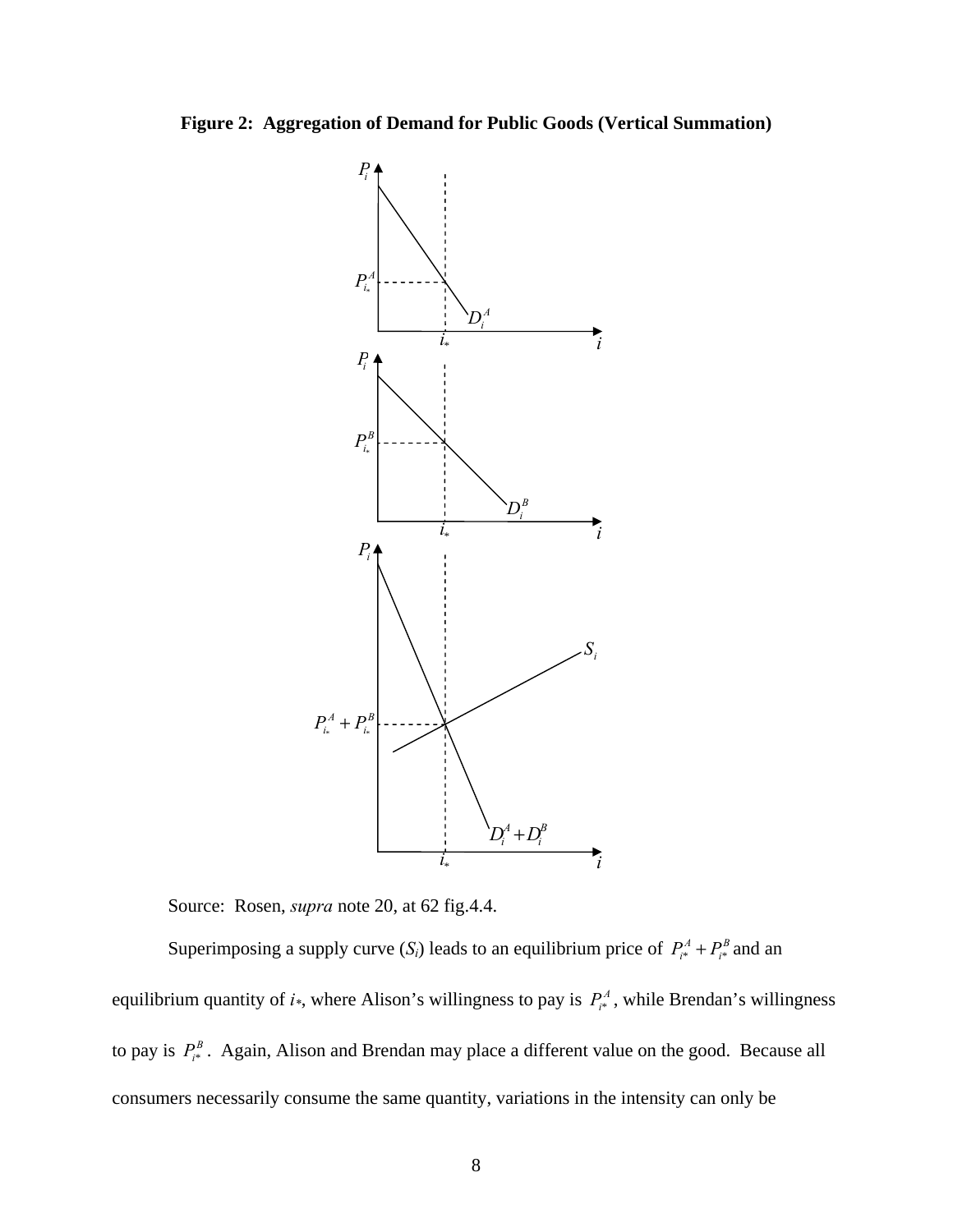reflected by differences in their reservation prices. Thus, in contrast to private goods, where consumers pay the *same price* and signal the intensity of their preferences by consuming *different quantities*, for public goods, individuals consume the *same quantity* and signal the intensity of their preferences by paying *different prices*.

#### II. IMPLICATIONS

 The fact that public goods require the vertical summation of demand has several important policy implications. As an initial matter, it explains why markets tend to systematically underproduce public goods. More importantly for the purposes of this Article, it underscores that side price discrimination based on differences in value is a necessary condition for the efficient production of public goods. At the same time, it shows that price discrimination need not be perfect in the sense that all of the surplus need not be transferred to the producer.

#### **A. Systematic Underproduction of Public Goods**

 The vertical summation of the demand curves leads to systematic underproduction of public goods. Again, the reasons are well illustrated by comparing an economy consisting of two private goods with an economy consisting of a public good and a private good.

#### **1. Private Goods**

 In an economy consisting of two private goods, scarcity of resources dictates that society can only produce a limited amount of fruit at any time. The maximum feasible levels of production of both products are represented by the production possibility frontier, which because of the principle of diminishing marginal returns is concave to the origin. The marginal rate of transformation of apples or oranges  $(MRT_{ao})$  is equal to the slope of the production possibility

9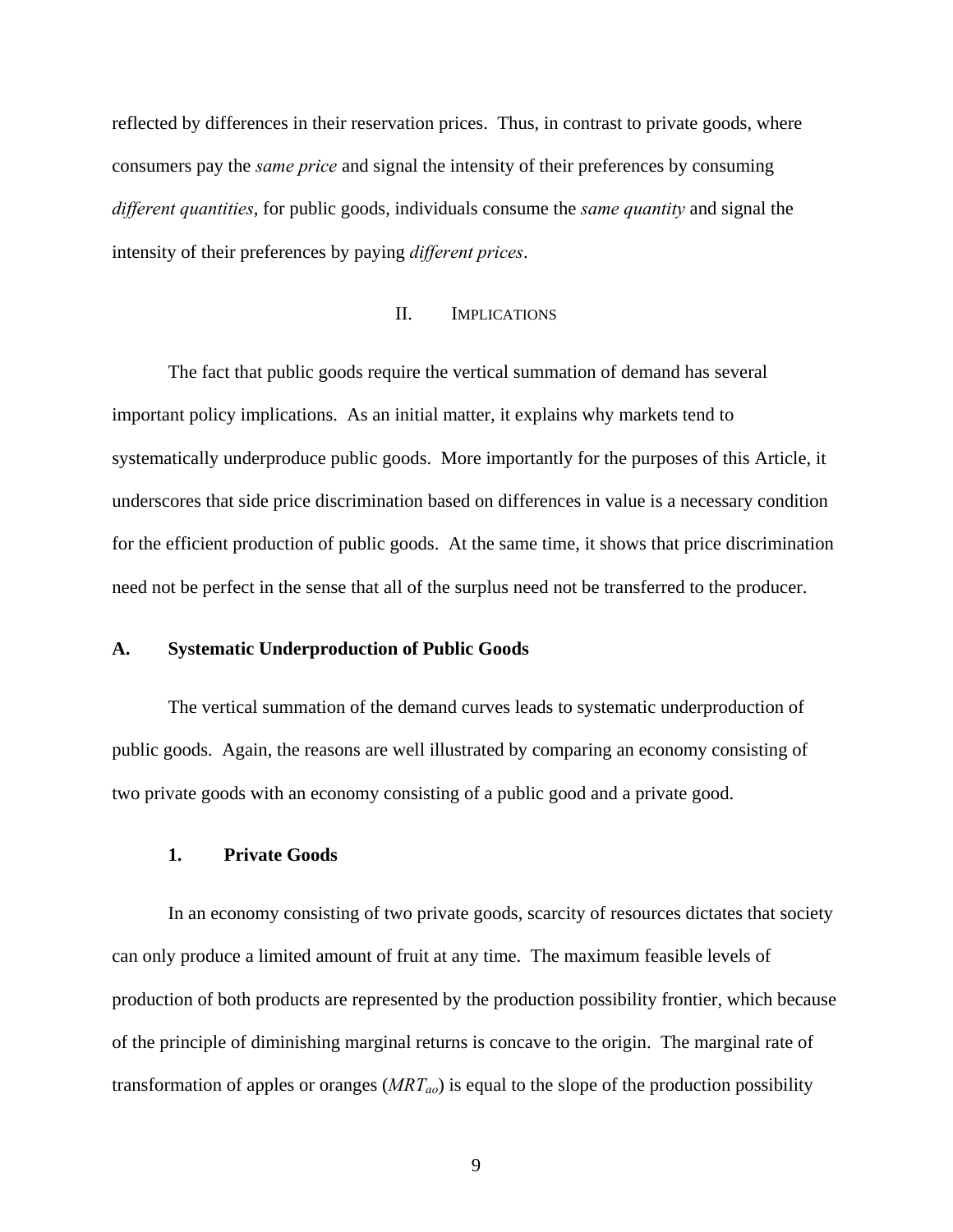frontier at any particular point. At the same time, producers are willing to forego revenue from one product if they are able to recoup those losses through additional sales of the other product. This tradeoff permits the generation of isoprofit curves along which producers are indifferent, with curves located farther from the origin representing higher levels of profit. The slope of the isoprofit curves is necessarily  $-P_a/P_o$ . If  $MRT_{ao} > -P_a/P_o$ , then producers could increase their profits by decreasing their production of apples and increasing their production of oranges until  $MRT_{ao} = -P_a/P_o$ .



**Figure 3: Production in an Economy of Two Private Goods** 

Source: Rosen, *supra* note 20, at \_.

 On the demand side, both Alison and Brendan can tradeoff between purchases of apples and oranges subject to a budget constraint, represented by the straight line with slope –*Pa* /*Po* depicted in Figure 4. In addition, both Alison's and Brendan's preferences for the tradeoff between apples and oranges are represented by a series of indifference curves, which are convex to the origin because of the principle of diminishing marginal returns. The indifference curves located farther from the origin represent higher levels of utility. The consumer's marginal rate of substitution of apples for oranges (*MRSao*) is represented by the slope along the indifference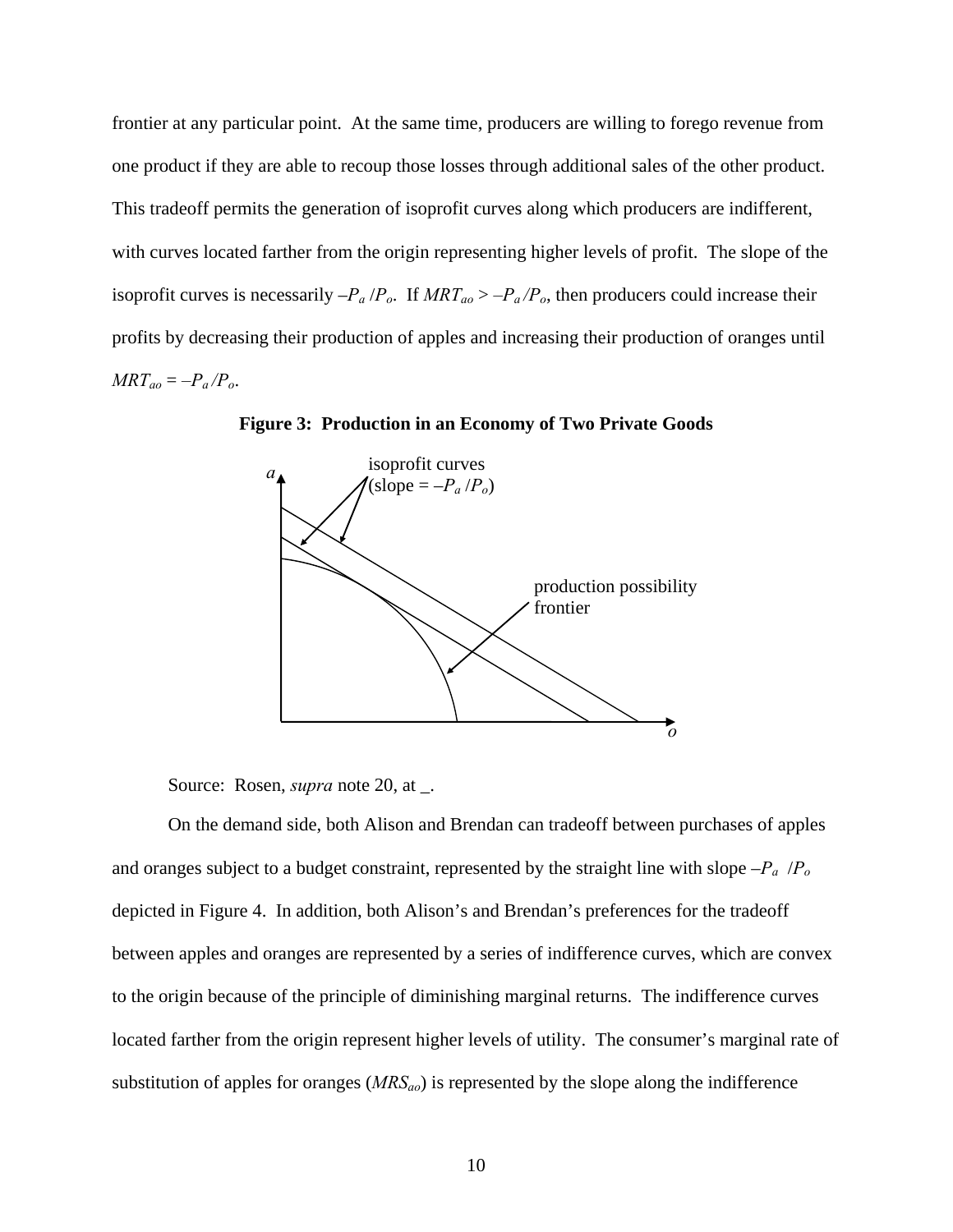curve. Consumers have the incentive to achieve the highest level of utility permitted by their budget constraint. If *MRSao* > –*Pa /Po*, then Alison could increase her utility by increasing her consumption of apples and decreasing his consumption of oranges until  $MRS_{ao} = -P_a/P_o$ , at which point the indifference curve will be tangent to the budget line. This analysis can be applied both to Alison ( $MRS_{ao}^A$ ) and Brendan ( $MRS_{ao}^B$ ).

**Figure 4: Consumption in an Economy of Two Private Goods** 



Source: Rosen, *supra* note 20, at 556 fig.A.14.

Markets for private goods thus reach equilibrium where

 $a \cdot I_0 = I V I N I_{ao}$ *B*  $MRS_{ao}^A = MRS_{ao}^B = -P_a / P_o = MRT_{ao}$ . At this point, every consumer receives the highest feasible level of utility, and society maximizes output given the current level of resources, which maximizes economic welfare. Note that neither consumers nor producers can improve their position by changing their activity levels. Consequently, the resulting equilibrium is Pareto optimal. More importantly for our purposes, neither Alison nor Brendan has any incentive to misrepresent the value each places on apples or oranges. Because prices are uniform and set by the market, the only way they can alter their behavior is by changing their levels of consumption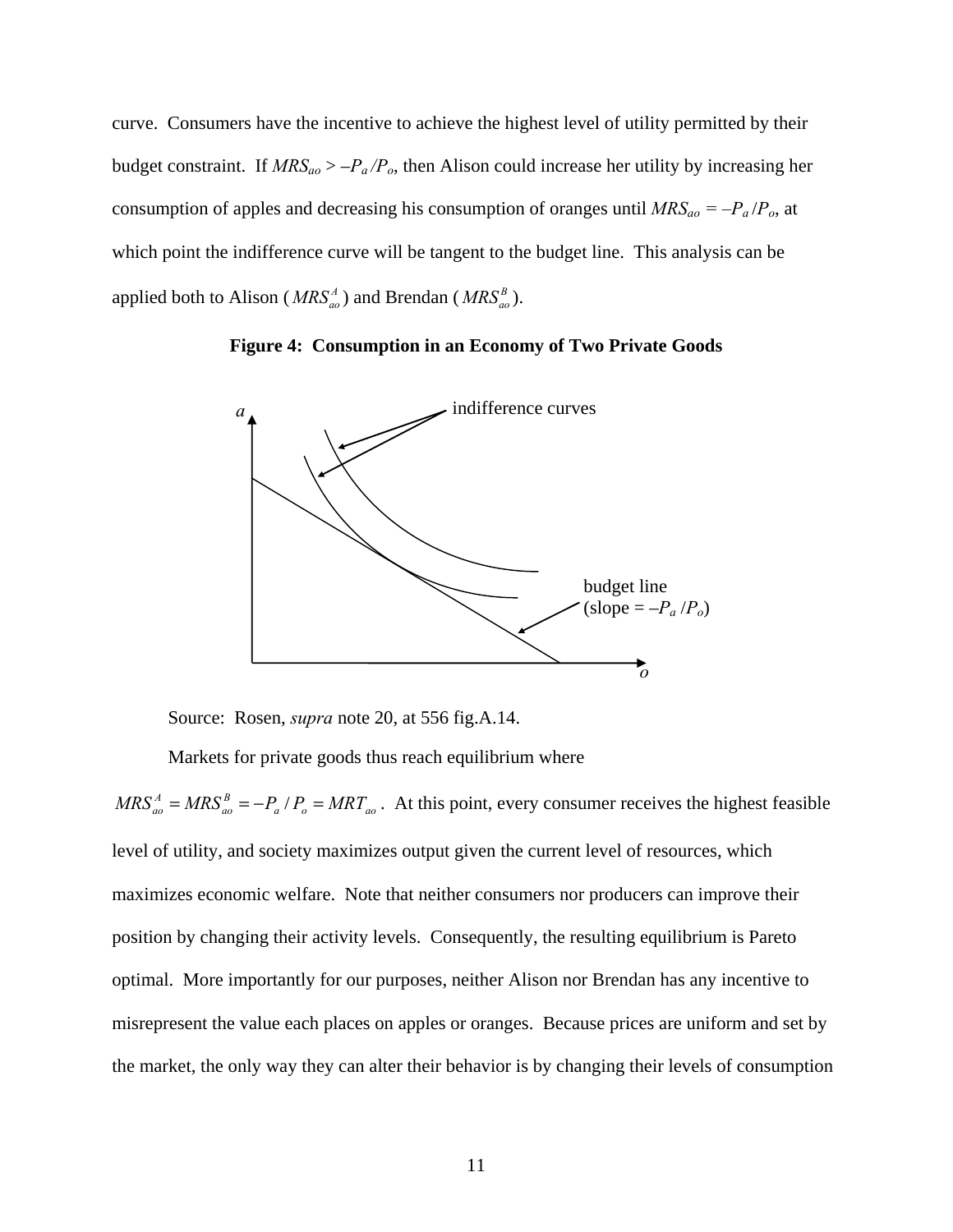for each fruit. However, purchasing more or less of either fruit would only cause their utility to decrease. They thus have no incentive not to reveal the intensity of their preferences truthfully.

#### **2. Public Goods**

 The situation is quite different for public goods. The fact that every person simultaneously consumes the entirety of the public good means that production of the public good should increase whenever the aggregate marginal benefits to all consumers (not individual consumers) exceeds the marginal cost of increasing production. In other words, production should increase until  $MRS_{ao}^A + MRS_{ao}^B = MRT_{ao}$  $MRS_{ao}^A + MRS_{ao}^B = MRT_{ao}$ . Stated slightly more generally, economic welfare is maximized when:

$$
\sum_i MRS_{io}^i = MRT_{io}
$$

This is the familiar Samuelson condition widely recognized as the optimality condition that distinguishes public from private goods.

In other words, each person's consumption creates spillover benefits for other people.<sup>22</sup> The problem is that each person will set their own consumption level based on their personal benefit rather than the aggregate social benefits. This will lead them to limit their consumption even when further increases would cause aggregate marginal social benefits from investing more resources in the public good would exceed the marginal cost of doing so. In other words, individuals will consume where their marginal rates of substitution equal  $-P_a/P_o$ , even though efficiency requires that the *sum* of every consumers' marginal rate of substitution equals this price ratio.<sup>23</sup> As a result, each individual sets their consumption level too low, and the market

 $22\,$ <sup>22</sup> CORNES & SANDLER, *supra* note 10, at 27–28.<br>*Id.* at 27.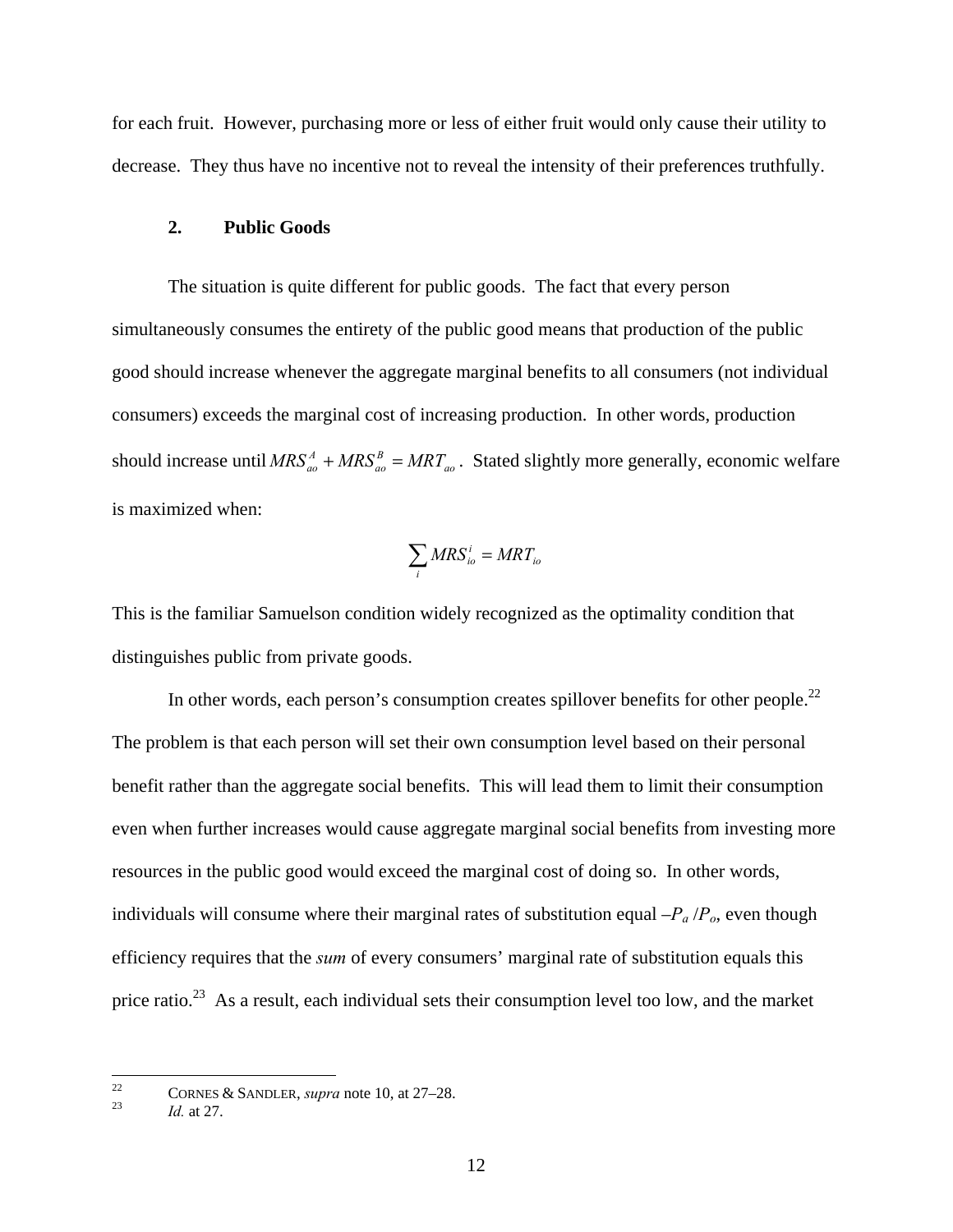necessarily reaches equilibrium at a point inside the horizon of the production possibilities frontier.

 The dynamics are depicted in the modified Edgeworth Box in Figure 5. The amount of the public good *i* represented on the horizontal axis. The amount of the private good *a* represented on the vertical axis, with the amount consumed by Alison measured upward  $(a<sup>4</sup>)$  and the amount consumed by Brendan measured downward  $(a^B)$ . The length of the vertical axis  $(0<sup>4</sup>0<sup>B</sup>)$  represents the total quantity of *a* that can be produced (and thus consumed), although this can be adjusted upwards or downwards if more resources are allocated to the production of *a*. In the absence of any consumption by the other person, Alison would consume  $i_0^A$ , and Brendan would consume  $i_0^B$ .



**Figure 5: Consumption in an Economy of Public Goods** 

Source: CORNES & SANDLER, *supra* note 19, at 27 fig.2.2.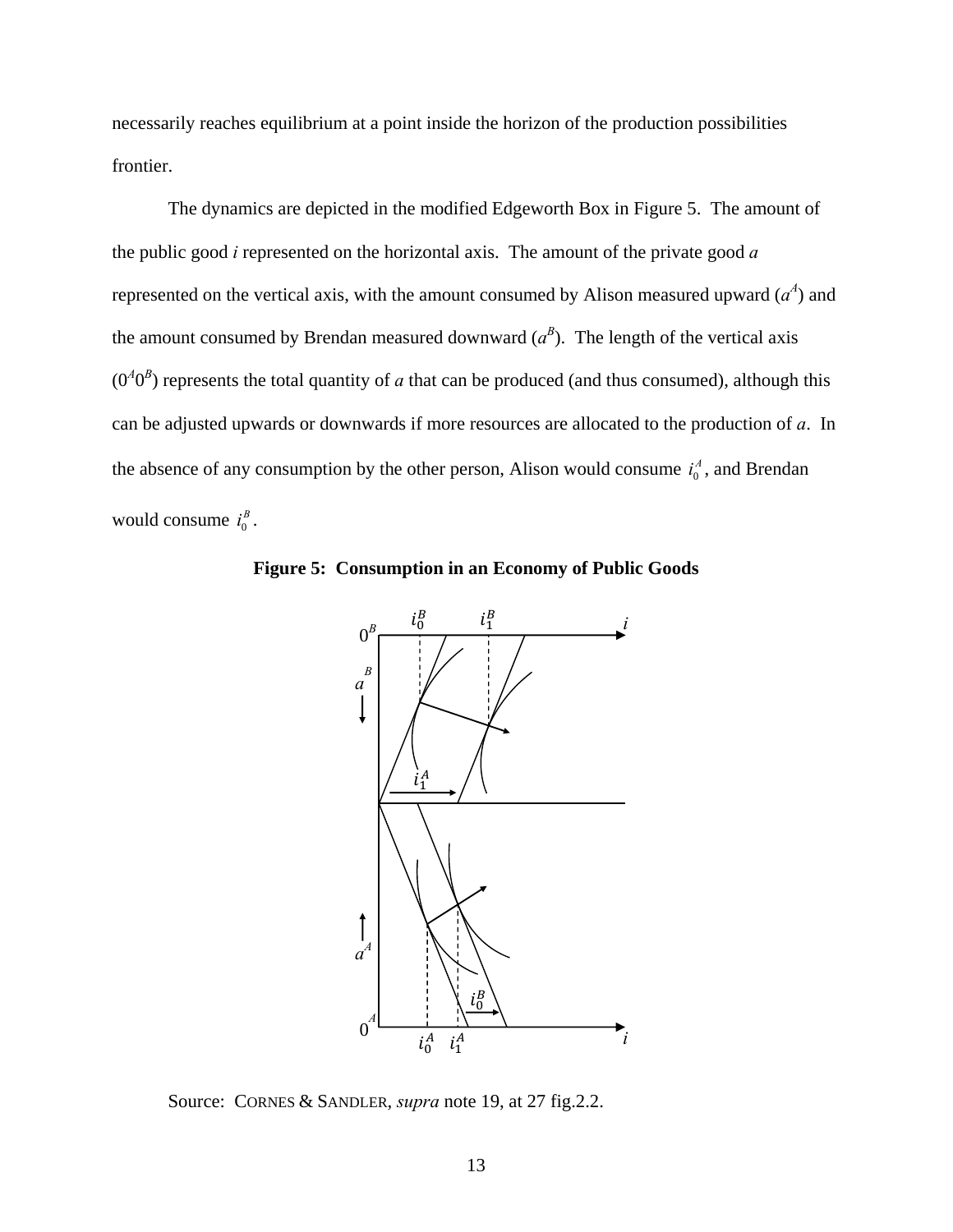Because the public good is simultaneously consumed by both people, Alison

automatically receives the  $i_0^B$  funded and consumed by Brendan, which effectively shifts her budget line outwards by that amount. The additional resources permits Alison to reach an indifference curve located farther from the origin, at which point she voluntary consumes a quantity of  $i_1^A$ . Brendan in turn automatically receives the  $i_1^A$  funded and consumed by Alison, which causes him to increase his consumption to  $i_1^B$ . It is an easy matter to calculate both Alison's and Brendan's best response function for any quantity consumed by the other person. The intersection between these two curves represents a Nash equilibrium.





Source: CORNES & SANDLER, *supra* note 19, at 28 fig.2.3.

 Although the fact that each individual bases their consumption decision on their personal marginal rate of substitution (and thus stops short of the welfare maximizing point which is determined by the sum of every individuals' marginal rate of substitution), it is still individually rational for each person to contribute something to the production of the public good. For this reason, the literature refers to the tendency toward underproduction as "easy riding" rather than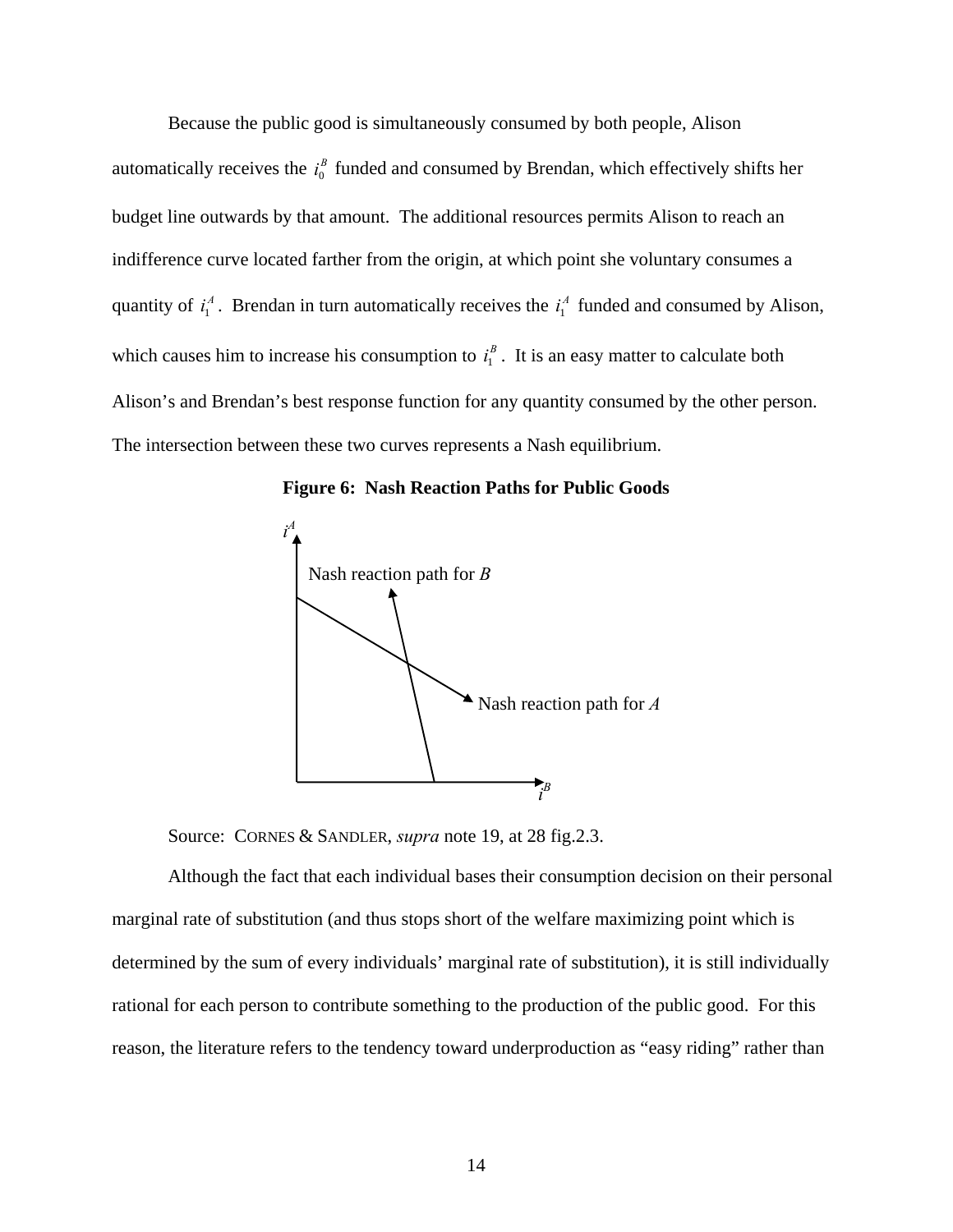"free riding."24 Empirical studies have has confirmed that individuals will make positive, but suboptimal contributions to producing a public good.<sup>25</sup> For the reasons stated above, this equilibrium will necessarily fall below the welfare-maximizing ideal.

# **B. Demand-Side Price Discrimination as a Necessary Condition for Efficient Market Provision**

 The Samuelson condition implies that if public goods are to be privately provided, the producer must recover the aggregate marginal benefits accrued by every consumer. Because marginal benefits are likely to differ person to person, this implies that every person should be charged a different price based on the incremental value they place on investing more resources in producing the public good. As noted above, because every consumer receives the entire industry output, individualized priding is the only available instrument for signaling the intensity of preferences and for funding the production of the public good.

 Public good economics thus provides an efficiency-based justification for allowing FRAND licensing fees to vary depending on the incremental value that the licensees place on the patented invention.26 Indeed, the Samuelson condition indicates that such value-based discrimination is a necessary condition for efficient market provision. It also underscores the importance of permitting only those pricing differentials that are based on demand characteristics and not those based on any market power created by the standard setting process.

 $24$ <sup>24</sup> For examples, see *id.* at 30; Richard Cornes & Todd Sandler, *Easy Riders, Joint Production, and Public Goods*, 94 ECON. J. 580, 580 n.2 (1984).

For reviews of the literature, see DOUGLAS D. DAVIS & CHARLES A. HOLT, EXPERIMENTAL ECONOMICS 317–75 (1993); John O. Ledyard, *Public Goods: A Survey of Experimental Research*, *in* HANDBOOK OF EXPERIMENTAL ECONOMICS 111, 122–169 (John H. Kagel & Alvin E. Roth eds., 1995).<br><sup>26</sup> Carlton & Shampine, *supra* note 6, at 546–47.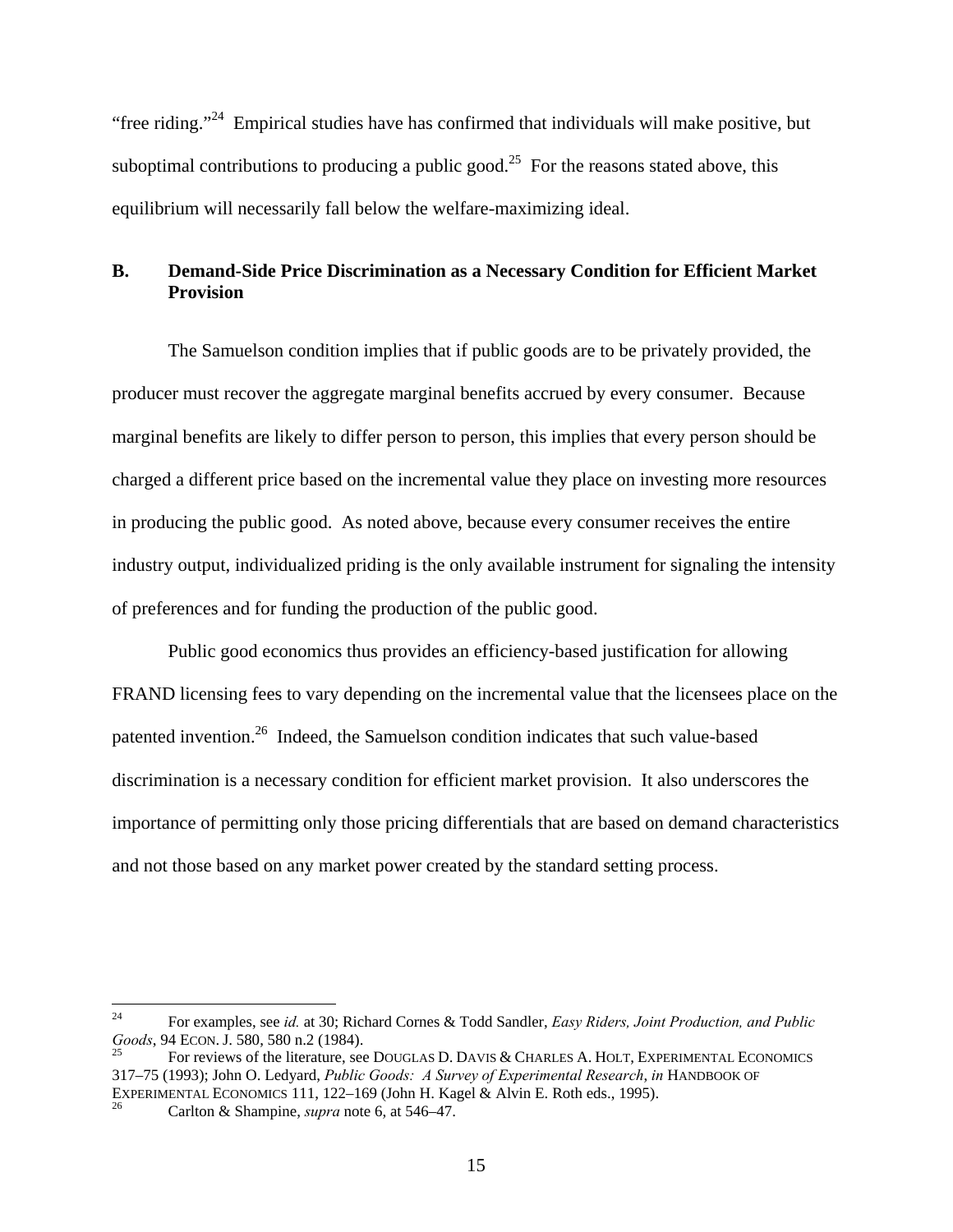## **C. Expansion of the Range Over Which Price Discrimination Is Relevant**

 The conventional wisdom under the marginal-cost approach to nonrivalry is that price discrimination is only relevant with respect to those inefficiently excluded from the market, i.e., the quantity represented by the deadweight loss triangle. Price discrimination with respect to inframarginal consumers simply transfers surplus from consumers to producers.

 The Samuelson condition suggests a broader scope for price discrimination. Economic efficiency requires charging every consumer the marginal benefit they would derive from investing more resources in the public good (although as we shall see in the next section, the potential for inframarginal transfers may allow some restriction in the range of quantities over which price discrimination is necessary.

## **D. The Retention of Consumer Surplus**

 Perfect price discrimination is often criticized for transferring the entire surplus to consumers. Although this maximizes total welfare, it reduces consumer welfare. Indeed, although price discrimination can be efficient, it can increase patent holders' ability to extract surplus (including those associated with the standard rather than the underlying technology).<sup>27</sup>

 The Samuelson condition makes clear that market efficiency does *not* require that producers capture the *entire* surplus enjoyed by consumers. Instead, it underscores that producers need only appropriate the aggregate *marginal* benefits enjoyed by consumers. Consumers may retain any inframarginal benefits without preventing the public good from being privately provided.

 $27$ *Id.* at 549.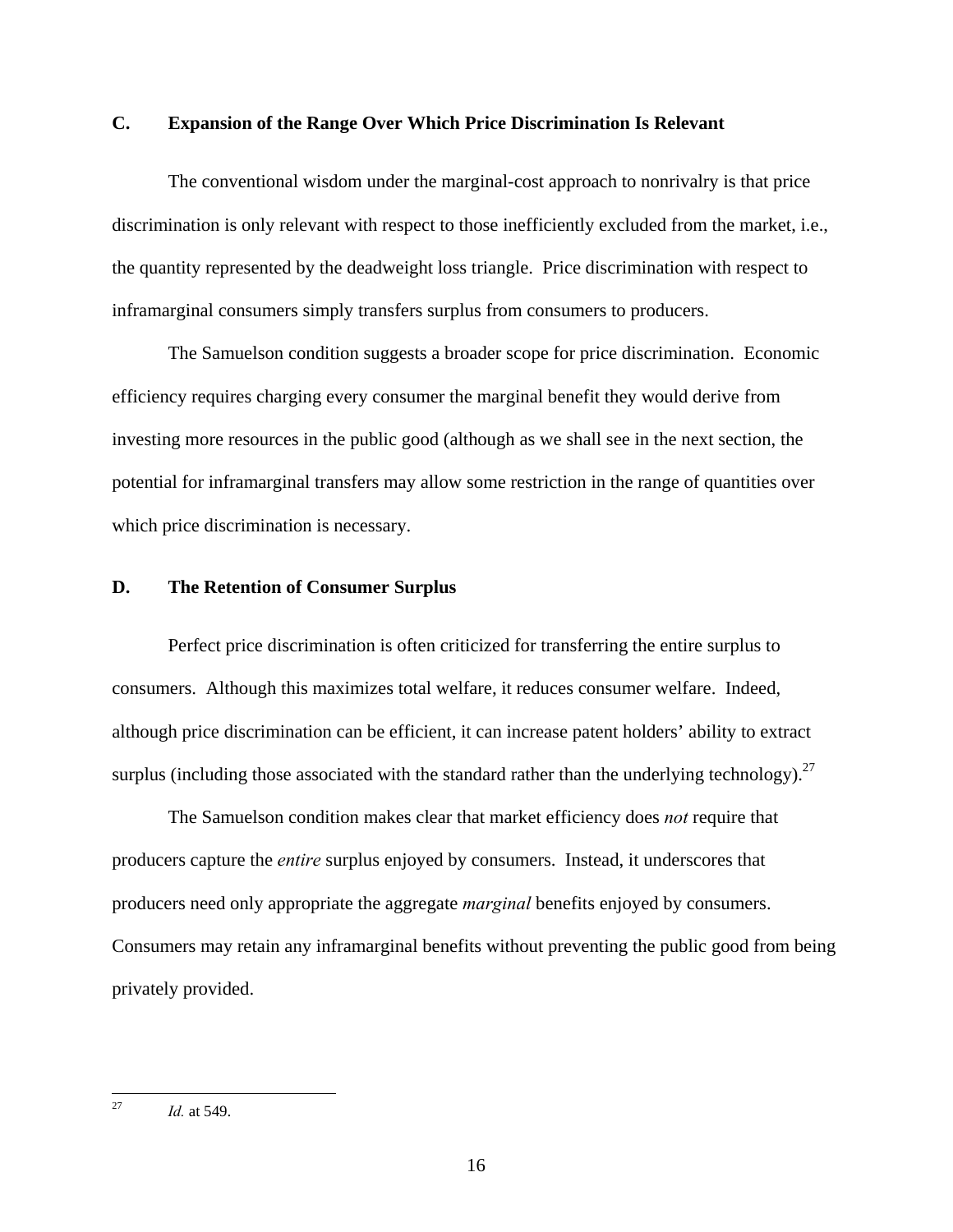The approach to FRAND royalty rates implied by public good economics is consistent with this insight by its requirement that the FRAND license reflect only the licensee's incremental profits, not its full profits.<sup>28</sup> Not only does this satisfy their bargaining-oriented benchmark of leaving the parties in the same position in which they would have been without the standard; it also has the benefit of satisfying the Samuelson condition for economic efficiency.<sup>29</sup> At the same time, it ensures that licensees retain some of the surplus and thus benefit from the innovation.

#### III. COMPLICATIONS AND POTENTIAL ADVANTAGES

 Public good economics thus provides an analytical framework for showing that permitting patentholders to charge different prices to different classes of customers would not only allocate surplus in accordance with the ex ante bargaining power that the parties would have exercised in the absence of the standard. It would also satisfy the conditions for the optimal private production of public goods.

 At the same time, public good economics identifies potential institutional obstacles for determining whether FRAND licenses reflect value to the licensee. At the same time, it suggests one way that the standard-setting process might mitigate those problems.

#### **A. Strategic Avoidance of Funding Sunk Costs**

 The combination of nonrivalry and the fact that consumers retain some amount of the surplus creates incentives for holdup. Considering first nonrivalry, the fact that every consumer

<sup>28</sup>  $\frac{28}{29}$  *Id.* at 536.

The producer of the public good need not necessarily appropriate the exact marginal benefit from each consumer. As a theoretical matter, the producer could capture inframarginal surplus from some consumers and appropriate less than the full marginal benefit from others. All that the producer cares about is whether its aggregate return equals the sum of every consumer's marginal benefit.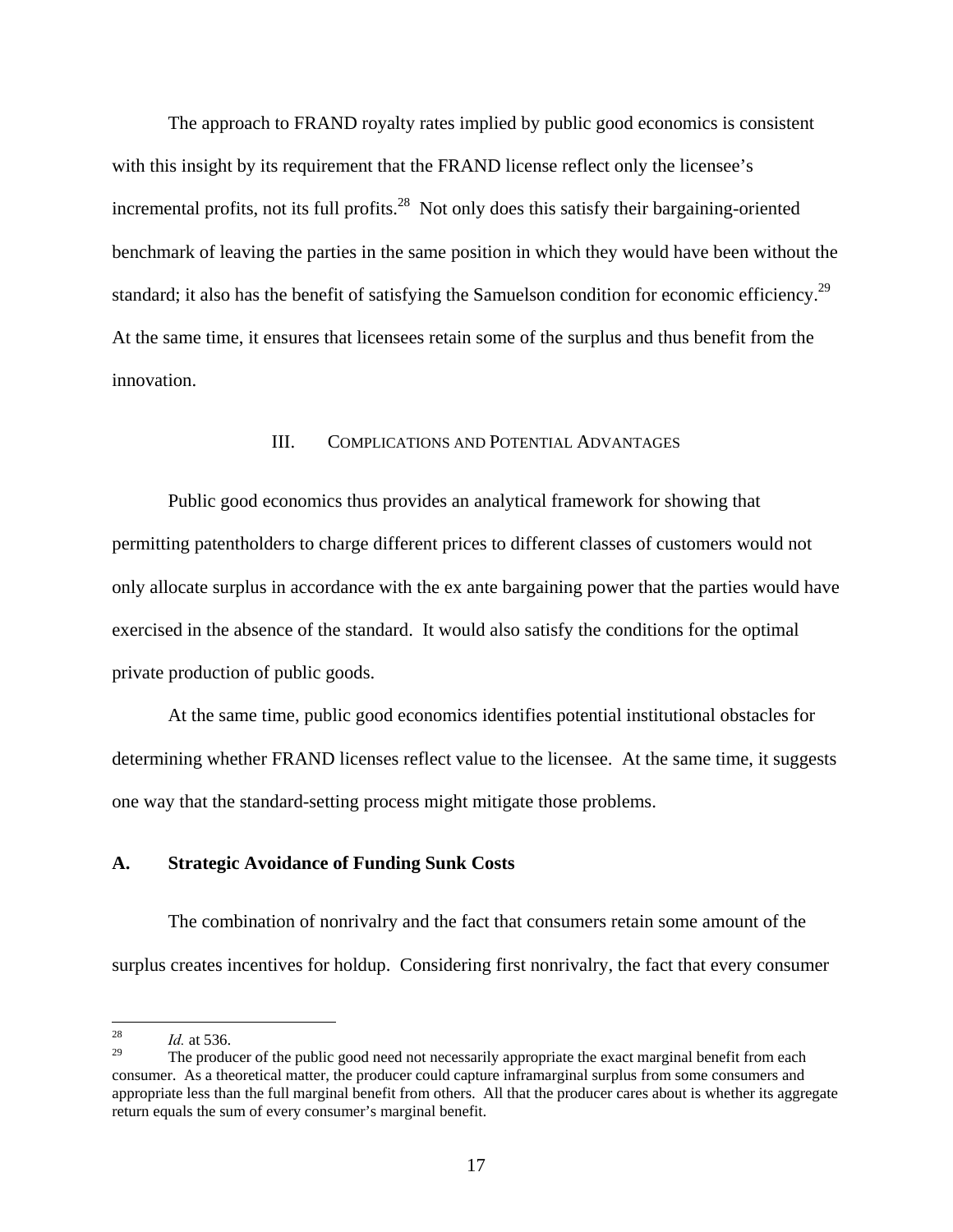enjoys the benefits of the entire industry output means that consumers benefit from further investments in the public good even when they did not pay for those further investments. This creates the incentive for each consumer to try to induce other consumers into contributing more to the creation of the public good.

 If the patentholder were already appropriating all of the available surplus, such a strategy would prove ineffectual, as other consumers would have no surplus they could contribute to financing the public good. The fact that consumers need only contribute the marginal benefits they receive from further investments in the public good and can retain any inframarginal surplus provides incentives for an individual consumer to attempt to induce others to use part of their inframarginal surplus to finance creation of the public good. In essence, consumers have the incentive and the ability to act strategically to induce others to invest part of their surplus that they otherwise would have retained in the public good. If these attempts are unsuccessful, they can exacerbate the systematic underproduction of the public good.

#### **B. Incentive Incompatibility**

 Another salient problem associated with the private provision of public goods is incentive incompatibility. Because optimality requires that every person consume the same quantity and pay a different price that reflects the benefit they derive from any marginal increases in the amount invested in the public good, idealized public good pricing imposes the same informational requirements associated with any system of perfect price discrimination. In the context of consumer goods, moreover, valuations are completely subjective. Because valuation information is private, individual consumers have both the incentive and the ability to misrepresent their valuation of the public good in an attempt to induce other consumers to bear a

18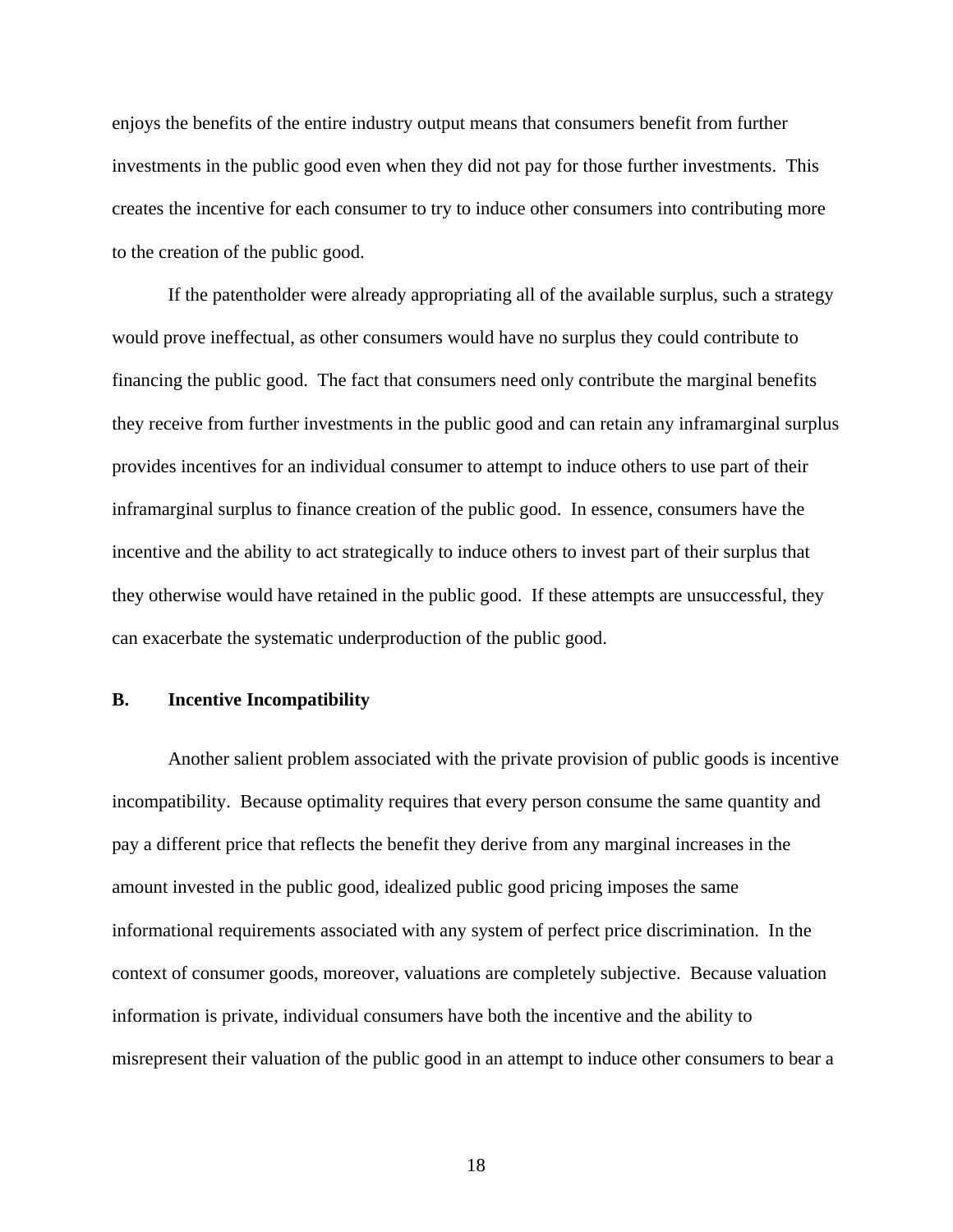larger percentage of the costs.<sup>30</sup> If the patentholder was already appropriating all of the available surplus, such a strategy would prove ineffectual, as other consumers would have no surplus they could contribute to financing the public good. The fact that consumers retain some degree of surplus provides incentives for an individual consumer to attempt to induce others to use part of their inframarginal surplus to finance creation of the public good.

 Various scholars have proposed using mechanism design to induce consumers to reveal their true valuations.31 Perhaps the best known example of mechanism design is the Vickrey auction.<sup>32</sup> Vickrey recognized that participants in auctions in which winners are required to pay the full amount of their final bids have an incentive submit bids that are less than their full valuation. This is because the winner may not have to pay their full valuation if the valuation of the second-highest bidder is considerably lower. The desire to reduce the amount one would have to pay inevitably leads bidders to submit bids that are less than their full valuation even if doing so reduces their chances to win the auction. $33$ 

 Vickrey auctions solve this problem by creating mechanism in which the size of the bid affects the likelihood of winning the auction, but does not affect the amount the winner will actually pay. Under this mechanism, the highest bidder wins the auction, but only has to pay the amount of the second highest bid.<sup>34</sup> Making the amount that winners pay independent of the valuations they report and instead dependent on the valuations that others report eliminates the disincentive to report valuations accurately. In game theoretic terms, this makes reporting one's preferences accurately the dominant strategy. As a result, participants in an auction can bid their

<sup>30</sup> 30 Samuelson, *Public Expenditure*, *supra* note *supra* note 16, at 336; Samuelson, *Diagrammatic Exposition*, *supra* note 21, at 355; Paul A. Samuelson, *The Pure Theory of Public Expenditure*, 36 REV. ECON. & STAT. 387, 388 (1954).

<sup>31</sup> *See* CORNES & SANDLER, *supra* note 10, at 214–21; Jean-Jacques Laffont, *Incentives and the Allocation of Public Goods, in* HANDBOOK OF PUBLIC ECONOMICS, *supra* note 10, at 537, 554–59.<br>William Vickrey, *Counterspeculation, Auctions and Competitive Sealed Tenders*, 16 J. Fin. 8 (1961).<br>*Id.* at 14–15.<br>*Id.* at 8, 20–21.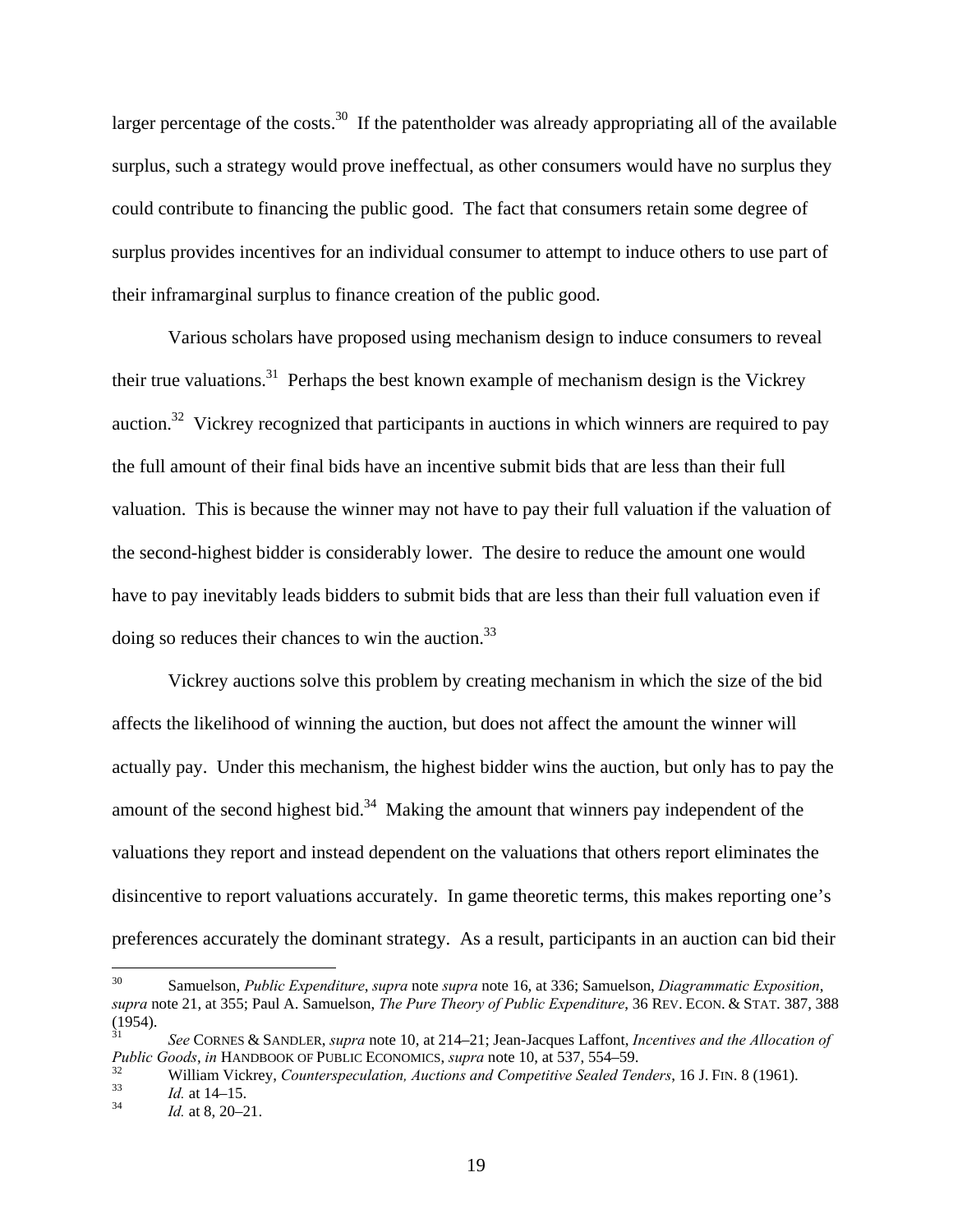full valuation without having to worry that they would have to pay more than the minimum necessary to win the auction.35

 Edward Clarke and Theodore Groves adapted Vickrey's approach into a mechanism for valuing public goods.<sup>36</sup> The would-producer of the public good invites citizens to submit their full valuations of the public good. The would-be producer then examines whether the cumulative valuations satisfy the Samuelson condition and thus would be socially beneficial. However, each citizen would not pay their full valuation. Instead, they would pay a tax equal to the difference between the total cost of the public good and the sum of all of the other citizens' valuations. The fact that the reported valuation does not directly affect the amount that any citizen has to pay eliminates the incentive for citizens to understate their true valuations.<sup>37</sup>

 This mechanism is subject to a number of limitations. As an initial matter, the mechanism presumes that all of the potential beneficiaries of the public good can be identified and addressed at one time. It also requires a third party who can be trusted to implement the mechanism faithfully, and the mechanism must not be subject to renegotiation after the preferences are revealed. In addition, this mechanism functions only if preferences are single peaked.<sup>38</sup>

 Most importantly, the model assumes that each individual's valuation is independent of their income and that the money paid does not provide any incremental benefits.<sup>39</sup> Moreover, allowing the revenue raised by the auction to inure to the benefit of the bidders would destroy the independence between the amounts bid and the amount paid that is the key to maintaining

<sup>35</sup> 

<sup>35</sup> CORNES & SANDLER, *supra* note 10, at 115. 36 Edward H. Clarke, *Multipart Pricing of Public Goods*, 11 PUB. CHOICE 19 (1971); Theodore Groves & Martin Loeb, *Incentives and Public Inputs*, 4 J. PUB. ECON. 211 (1975).<br><sup>37</sup> CORNES & SANDLER, *supra* note 10, at 223–24.<br><sup>38</sup> Laffont, *supra* note 31, at 550. Further worked has applied the framework to a broader set o

although restrictive assumptions still apply. Theodore C. Bergstrom & Richard C. Cornes, *Independence of Allocative Efficiency form Distribution in the Theory of Public Goods*, 51 ECONOMETRICA 1753 (1983).

<sup>39</sup> CORNES & SANDLER, *supra* note 10, at 227.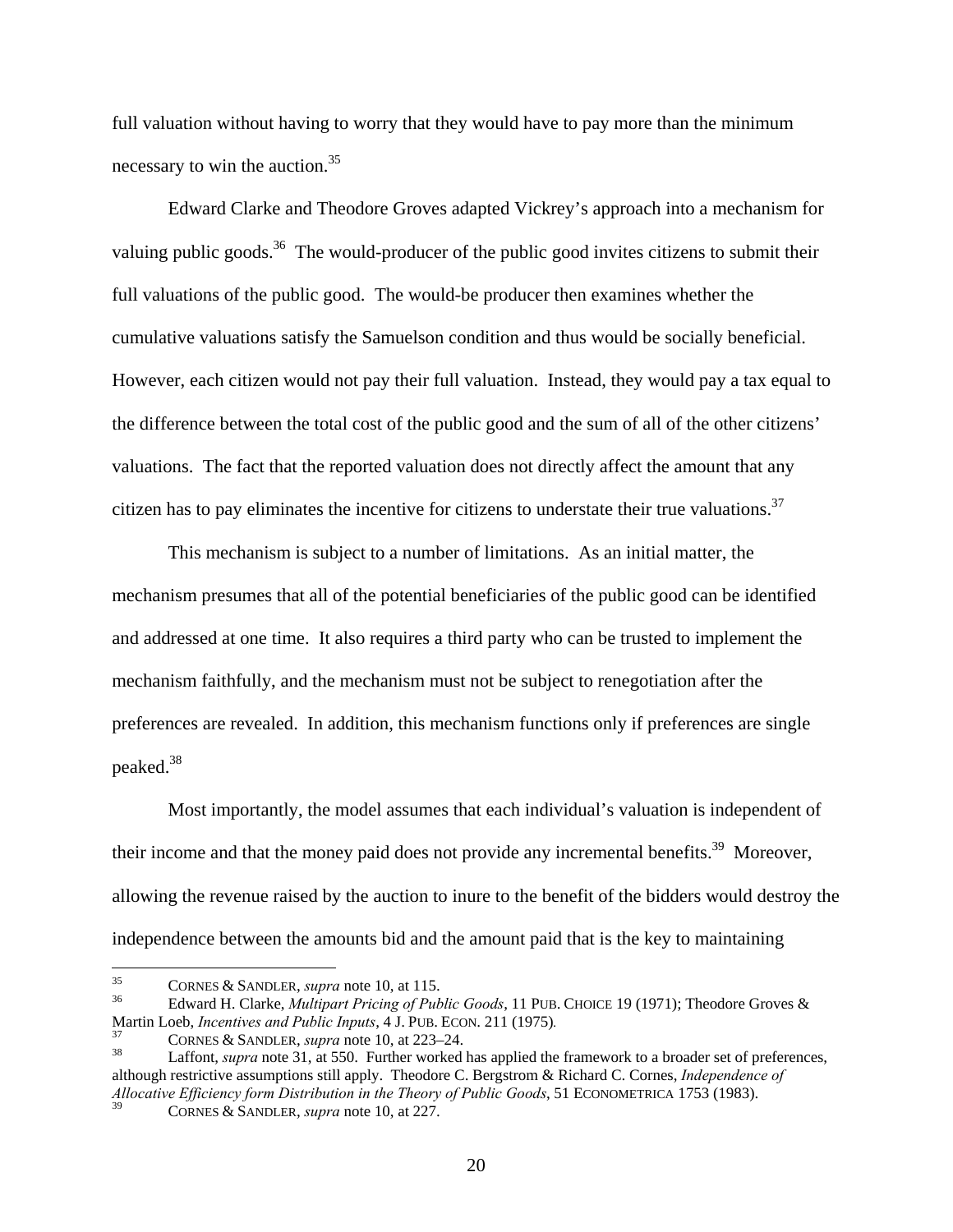incentive compatibility. This means that the contributions to the production of the public good that exceed the cost of producing it must not be returned to the citizens. Otherwise the amounts bid would have an impact on the amounts paid and would destroy the decoupling of these two considerations that preserves the incentive to reveal valuations truthfully.40 Later work created mechanisms that eliminate the surplus that must be "wasted," but that mechanism incorporates the weaker equilibrium concept of Nash equilibrium, that is, that people have the incentive to report their preferences truthfully if everyone else is doing so.<sup>41</sup> It also requires that information about every actor's payoff structure be public, and the fact that these valuations are not public is what led to the incentive incompatibility problem in the first place.<sup>42</sup>

 The theoretical literature on public goods has thus not come up with a complete solution to the incentive compatibility problem. One potential saving grace in the context of FRAND is that the relevant valuations are for commercial projects, not personal consumption. As a result, the presence of downstream retail markets may provide a more tractable basis for determining valuations. If the FRAND license is a major determinant of the downstream price, any attempt at valuation would be inherently circular, in that the size of the licensing fee would depend on the downstream price, while the downstream price would depend primarily on the size of the licensing fee. Such circularity would not be determinative, however, if the patent must be combined with other inputs and represents only a small percentage of the overall cost of the finished good.

 $40$ 

<sup>40</sup> *Id.* at 121, 228. 41 Theodore Groves & John O. Ledyard, *Some Limitations to Demand Revealing Processes*, 29 PUB. CHOICE 107 (1977).

<sup>42</sup> CORNES & SANDLER, *supra* note 10, at 233–34.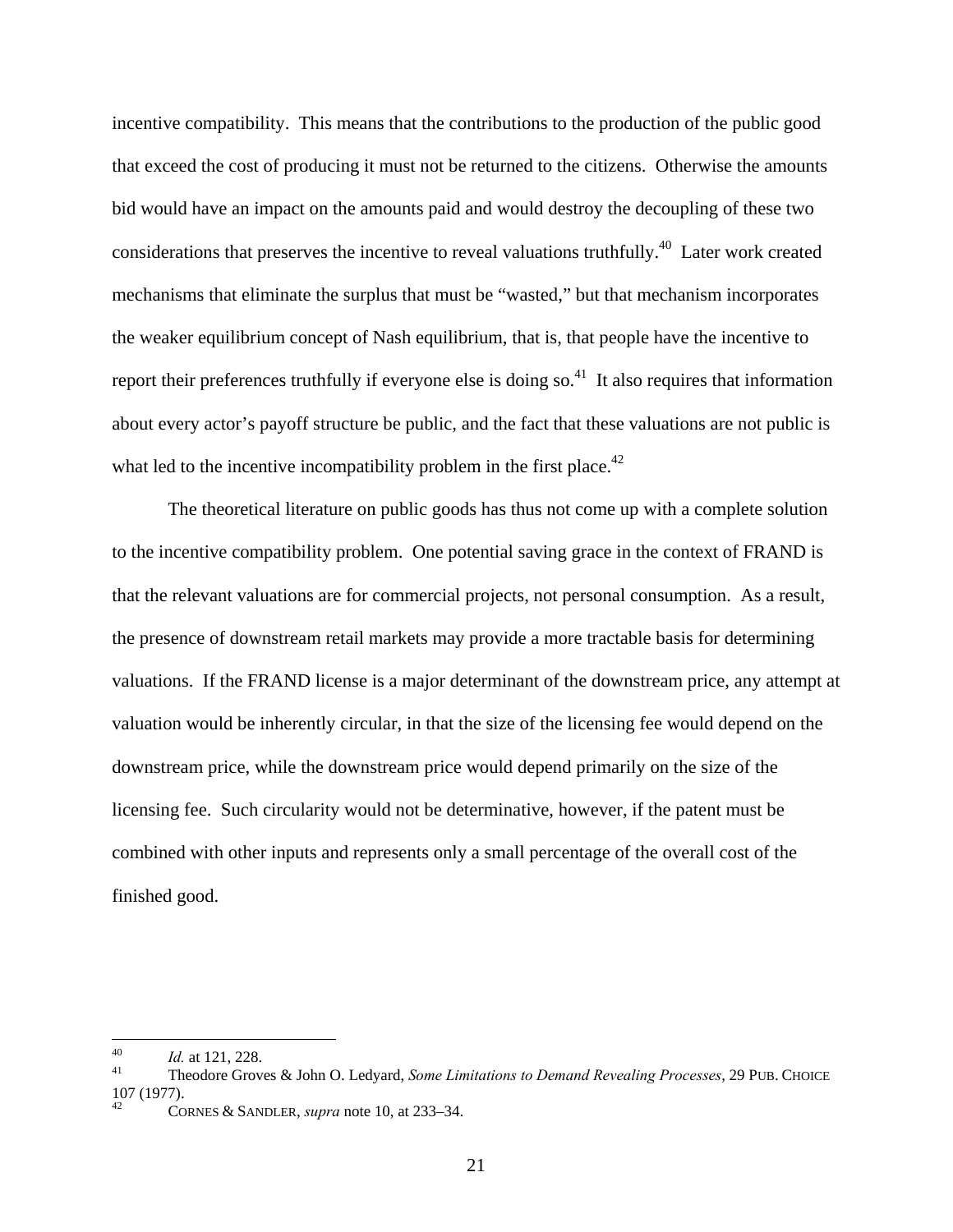## **C. Standards as Bundling**

 There is one sense in which incorporating a patent into a standard may make it easier to engage in price discrimination.<sup>43</sup> As George Stigler noted in his seminal analysis of block booking,<sup>44</sup> bundling the patent with other inputs whose demands are inversely correlated makes it easier to extract surplus with a simple, one-part price.<sup>45</sup> To use a modified form of Stigler's example, assume that a firm is offering two products to two buyers with the prices are noted in Figure 5. If the producer sells the products separately, it will maximize profits by pricing Product 1 at \$7 (achieving two sales) and pricing Product 2 at \$2.50 (achieving two sales) for a total revenue of \$19. If the producer instead sells products as a bundle, it can charge \$10. Since both customers value both products at \$10 or more, the producer can increase its revenue to \$20. The key is that the buyers' demands for the products are negatively correlated. Part of Buyer A's surplus for Product 1 helps fund Product 2, and part of Buyer B's surplus for Product 2 helps fund Product 1. With private goods, it is possible that bundling can create welfare loss by inducing customers to purchase goods even when their reservation price falls below the marginal cost of producing another unit of that good.<sup>46</sup> Fortunately for our purposes, such a concern is irrelevant for information goods for which marginal cost is effectively zero.<sup>47</sup>

**Figure 5: Bundling of Two Products with Negatively Correlated Demands** 

| Buyer A |  | Buyer B |  |
|---------|--|---------|--|
|---------|--|---------|--|

<sup>43</sup> 43 For an earlier discussion of bundling, see Christopher S. Yoo, *Rethinking the Commitment to Free, Local* 

*Television*, 52 EMORY L.J. 1579, 1706–09 (2003).<br>
<sup>44</sup> George J. Stigler, United States v. Loew's Inc.: *A Note on Block-Booking*, 1963 SUP. CT. REV. 152.<br>
<sup>45</sup> For prominent extensions of Stigler's analysis, see, e.g., W

*Commodity Bundling and the Burden of Monopoly*, 90 Q.J. ECON. 475 (1976), and Richard Schmalensee,

*Commodity Bundling by Single-Product Monopolies*, 25 J.L. & ECON. 67, 70–71 (1982).<br><sup>46</sup> *See* Adams & Yellen, *supra* note 45, at 492; Barry Nalebuff, *Bundling* 3 (Yale ICF Working Paper No. 99-14, Nov. 22, 1999), *available at* http://ssrn.com/abstract=185193. 47 Yannis Bakos & Erik Brynjolfsson, *Bundling Information Goods: Pricing, Profits, and Efficiency*, 45

MGMT. SCI. 1613, 1617 (1999); Michael A. Salinger, *A Graphical Analysis of Bundling*, 68 J. BUS. 85, 86, 92–95 (1995); Schmalensee, *supra* note 45, at S228–29.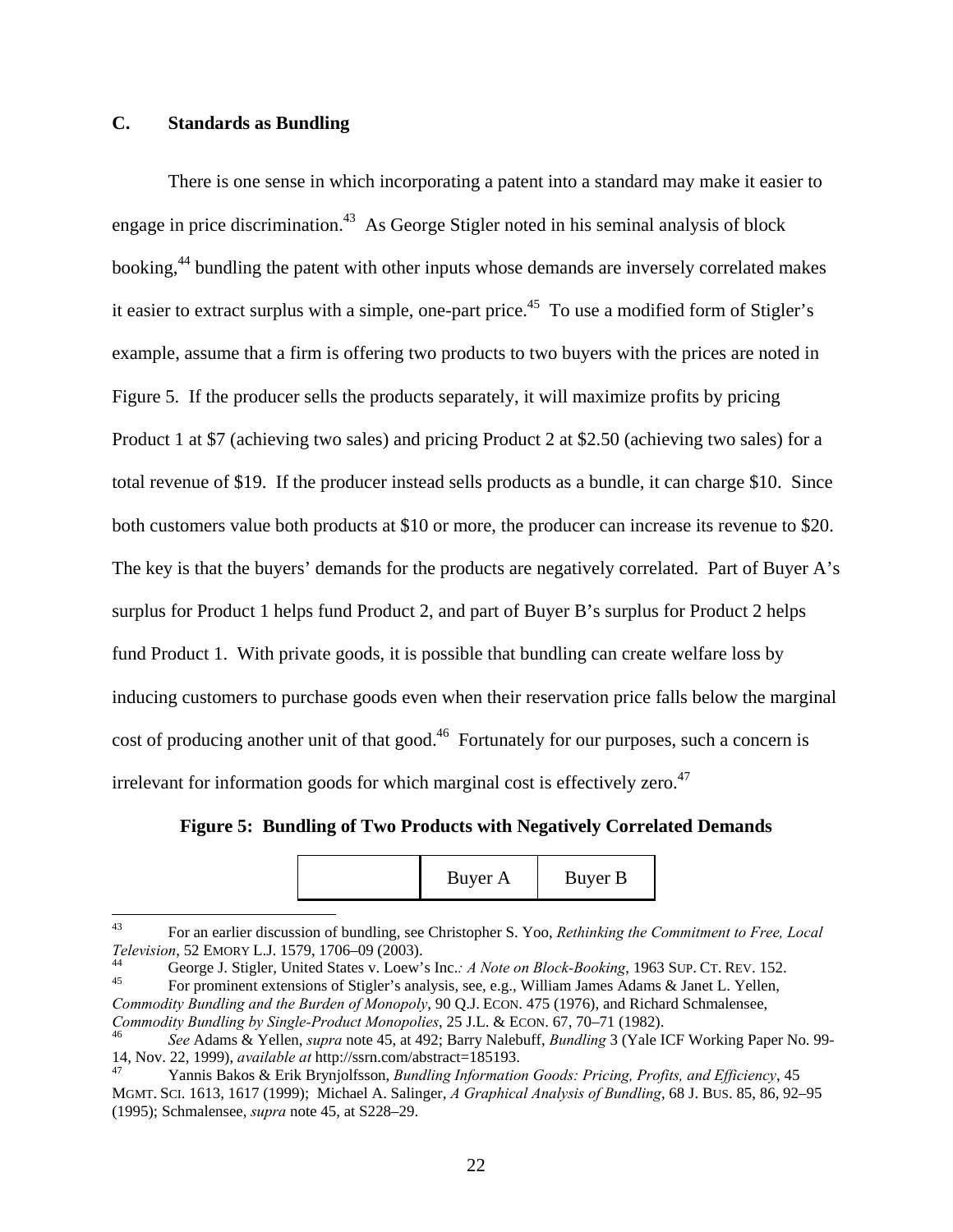| Product 1 | \$8,000 | \$7,000 |
|-----------|---------|---------|
| Product 2 | \$2,500 | \$3,000 |

Source: George J. Stigler, United States v. Loew's Inc.*: A Note on Block-Booking*, 1963 SUP. CT. REV. 152, 153.

 Subsequent work has shown that bundling facilitates the extraction of surplus any time the buyers' demands for the bundle components are independently correlated.<sup>48</sup> As Figure 6 indicates, the variance narrows and demand flattens still further as the number of products added to the bundle increases.

**Figure 6: Bundling of Goods with Independently Correlated Demands** 



Source: Bakos & Brynjolfsson, *supra* note 47, at 1617 fig.1.

 Reducing the heterogeneity of customers' preferences flattens the aggregate demand curve, which makes it easier to extract surplus through simple one-part pricing.<sup>49</sup> As such, the informational requirements for this form of price discrimination are much simpler.

<sup>48</sup> <sup>48</sup> In short, the sum of the variances tends to be greater than the variance of the sum. This is because  $(\sigma_{1+2})^2$  =  $(\sigma_1)^2 + (\sigma_2)^2 + 2\rho\sigma_1\sigma_2$ , where  $(\sigma_{1+2})^2$  represents the variance of a bundle of goods 1 and 2, and  $(\sigma_1)^2$  and  $(\sigma_2)^2$ represent the variance of each component. Since  $(\sigma_1 + \sigma_2)^2 = (\sigma_1)^2 + (\sigma_2)^2 + 2\sigma_1\sigma_2$ , this implies that  $\sigma_{1+2} < \sigma_1 + \sigma_2$ , unless the demands for the components are perfectly correlated, in which case the two sides of this equation will equal each other. *See* Schmalensee, *supra* note 45, at S219–21.

<sup>49</sup> *See* Mark Armstrong, *Price Discrimination by a Many-Product Firm*, 66 REV. ECON. STUD. 151 (1999); Bakos & Brynjolfsson, *supra* note 47, at 1614, 1616, 1619; R. Preston McAfee et al., *Multiproduct Monopoly, Commodity Bundling, and Correlation of Values*, 104 Q.J. ECON. 371, 372, 377–80 (1989); Salinger, *supra* note 47, at 92–93 (1995); Schmalensee, *supra* note 45, at S220, S228.